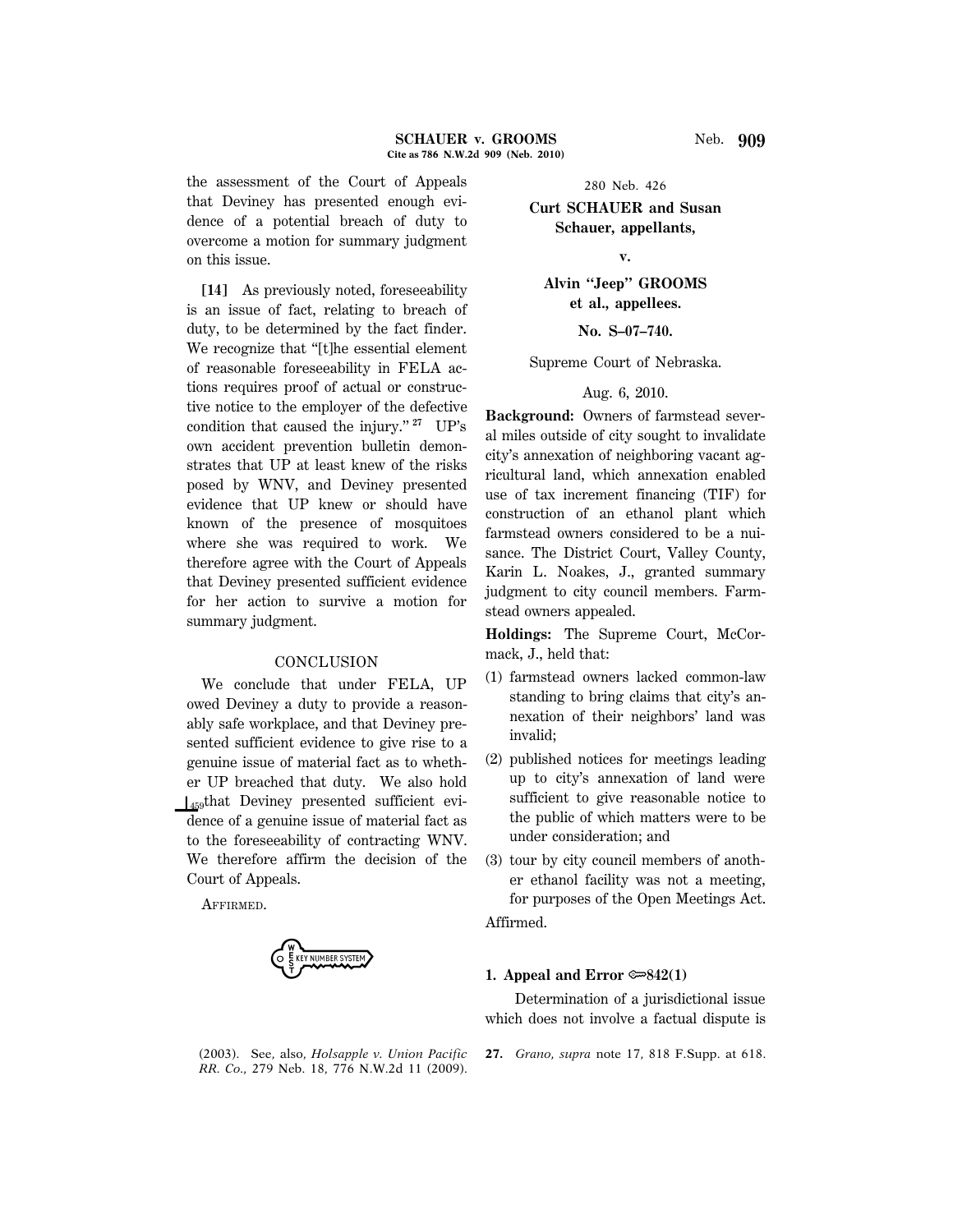a matter of law which requires an appellate court to reach an independent conclusion.

## **2. Municipal Corporations**  $\approx 33(9)$

An action to determine the validity of an annexation ordinance and enjoin its enforcement sounds in equity.

### **3. Declaratory Judgment** O**393**

An appellate court reviews actions for relief under the Open Meetings Act in equity because the relief sought is in the nature of a declaration that action taken in violation of the act is void or voidable. West's Neb.Rev.St. § 84–1407 et seq.

## **4. Appeal and Error**  $\mathcal{D}(2)$ **, 895(2)**

On appeal from an equity action, an appellate court tries factual questions de novo on the record and, as to questions of both fact and law, is obligated to reach a conclusion independent of the conclusion reached by the trial court, but when credible evidence is in conflict on material issues of fact, the appellate court considers and may give weight to the fact the trial court observed the witnesses and accepted one version of the facts over another.

## **5.** Action  $\approx 13$

Standing is a jurisdictional component of a party's case.

#### **6.** Action  $\approx 13$

"Standing" is the legal or equitable right, title, or interest in the subject matter of the controversy which entitles a party to invoke the jurisdiction of the court.

 See publication Words and Phrases for other judicial constructions and definitions.

## **7.** Action **<del></del>∞13**

In order to have standing, a litigant must assert that his or her own legal rights and interests would benefit by the relief to be granted, and the litigant cannot rest his or her claim on the legal rights and interests of third parties.

## **8.** Action  $\text{≥}13$

The Legislature may, by statute, supplant common-law concepts of standing, and when it does so, then a special injury is not required.

### **9. Municipal Corporations**  $\approx 33(9)$

A person who owns property or is a voter in the territory sought to be annexed has standing to maintain an action against a municipality to enjoin the enforcement of the annexation or to have the attempted annexation declared void.

## **10. Municipal Corporations**  $\approx 33(9)$

Landowners do not have standing to challenge annexation simply by virtue of their land's proximity to the annexed area.

#### **11. Municipal Corporations**  $\approx 33(9)$

Owners of farmstead several miles outside of city lacked common-law standing to bring claims that city's annexation of their neighbors' land was invalid because it exceeded the statutory authority conferred to city; farmstead owners did not own a property interest in the annexed territory, they would not be subject to city's zoning regulations as a result of the annexation, and they were not citizens or taxpayers of city.

### **12. Municipal Corporations**  $\approx 33(9)$

Owners of farmstead several miles outside of city lacked common-law standing to bring claims that city's annexation of their neighbors' land was invalid because it exceeded the statutory authority conferred to city, even if in absence of invalidation of annexation the farmstead owners' separate suit against county, challenging county's grant of conditional use permit for construction of an ethanol plant on the annexed land, would be rendered moot; potential mootness of suit against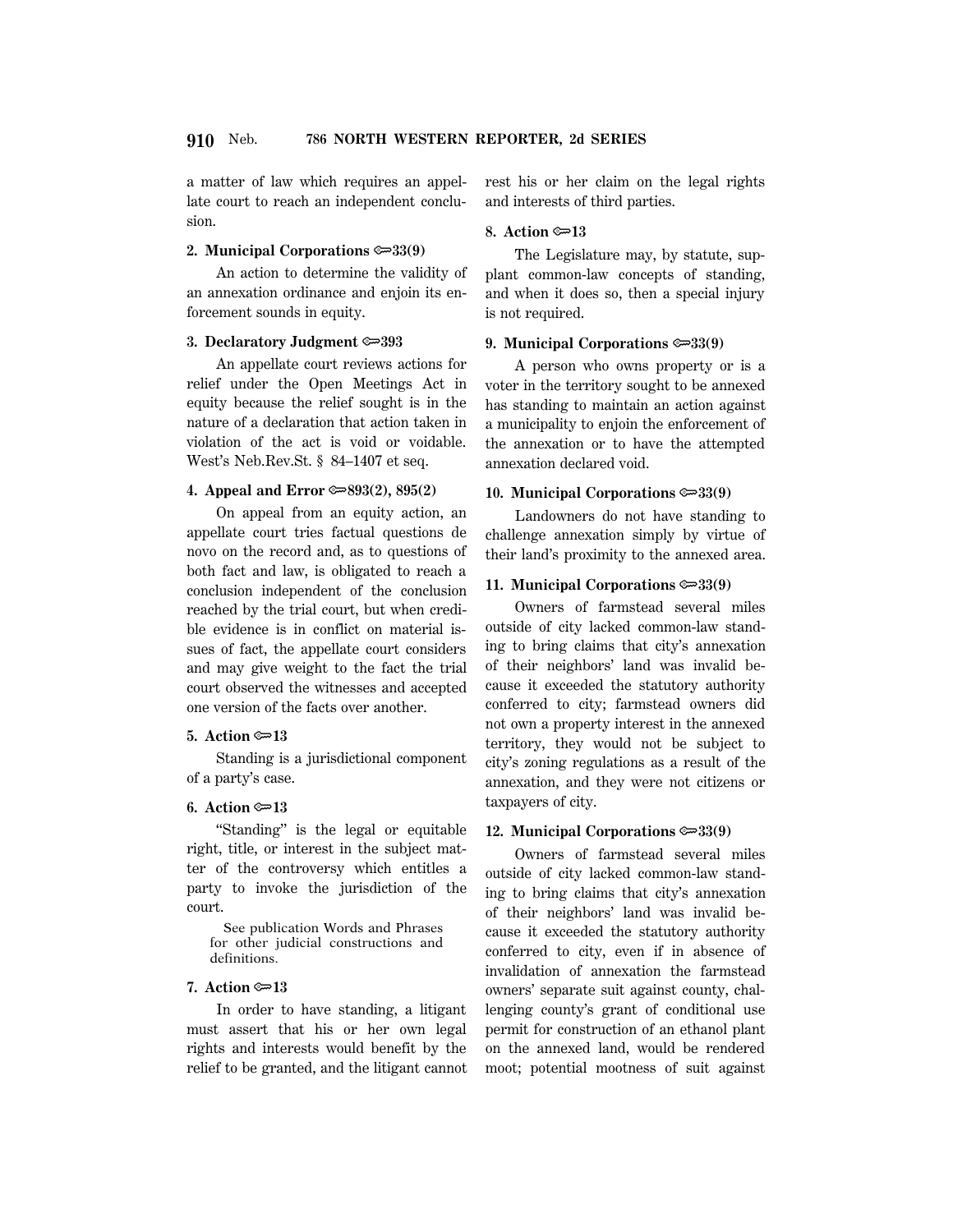county, which might or might not otherwise have been successful, was too remote an interest to confer standing.

#### **13. Zoning and Planning** O**1154, 1214**

Zoning ordinances do not confer a vested right or interest upon their intended beneficiaries.

#### **14. Municipal Corporations**  $\approx 33(9)$

Farmstead owners' alleged personal, pecuniary, or property interests with respect to existence of an ethanol plant to be constructed on their neighbors' annexed land, which construction would be facilitated by tax increment financing (TIF) that would not be available without city's annexation of the land, did not give owners, whose farmstead was several miles outside of city, common-law standing to bring claims that city's annexation of their neighbors' land was invalid because it exceeded the statutory authority conferred to city.

### **15. Municipal Corporations**  $\approx 33(9)$

#### **Zoning and Planning** O**1587**

Standing to contest rezoning or redevelopment plans and agreements is unrelated to standing to contest annexation.

## **16. Administrative Law and Procedure** O**124**

Open Meetings Act confers standing for the very limited purpose of challenging meetings allegedly in violation of the Act. West's Neb.Rev.St. § 84–1414(3).

## **17. Administrative Law and Procedure** O**124**

Open meetings laws should be broadly interpreted and liberally construed to obtain their objective of openness in favor of the public.

## **18. Administrative Law and Procedure** O**124**

The intent of the Open Meetings Act is to ensure that the formation of public policy is public business, not conducted in secret, and to allow citizens to exercise their democratic privilege of attending and speaking at meetings of public bodies. West's Neb.Rev.St. § 84–1407 et seq.

## **19. Administrative Law and Procedure** O**124**

The purpose of the agenda requirement of the public meetings laws is to give some notice of the matters to be considered at the meeting so that persons who are interested will know which matters will be for consideration at the meeting. West's Neb.Rev.St. § 84–1411(1).

#### **20. Municipal Corporations**  $\infty$ 92

Published notices for meetings leading up to city's annexation of land were sufficient to give reasonable notice to the public of which matters were to be under consideration at the meetings, as required under the Open Meetings Act, though the notices described the land as being ''within the city,'' where an accompanying map showed the area, and there was a statement that the land was four and one-half miles from the city's boundaries. West's Neb.Rev.St. § 84–1411(1).

#### **21. Municipal Corporations** O**92**

Published notices for meetings leading up to city's annexation of land did not violate the Open Meetings Act, though the designated method of notice was not formally set forth in the minutes, where city clerk was able to discern, through the minutes of past meetings, a customary and consistent method of notifying the public. West's Neb.Rev.St. § 84–1411(1).

## **22. Administrative Law and Procedure** O**124**

Open Meetings Act does not require policymakers to remain ignorant of the issues they must decide until the moment the public is invited to comment on a pro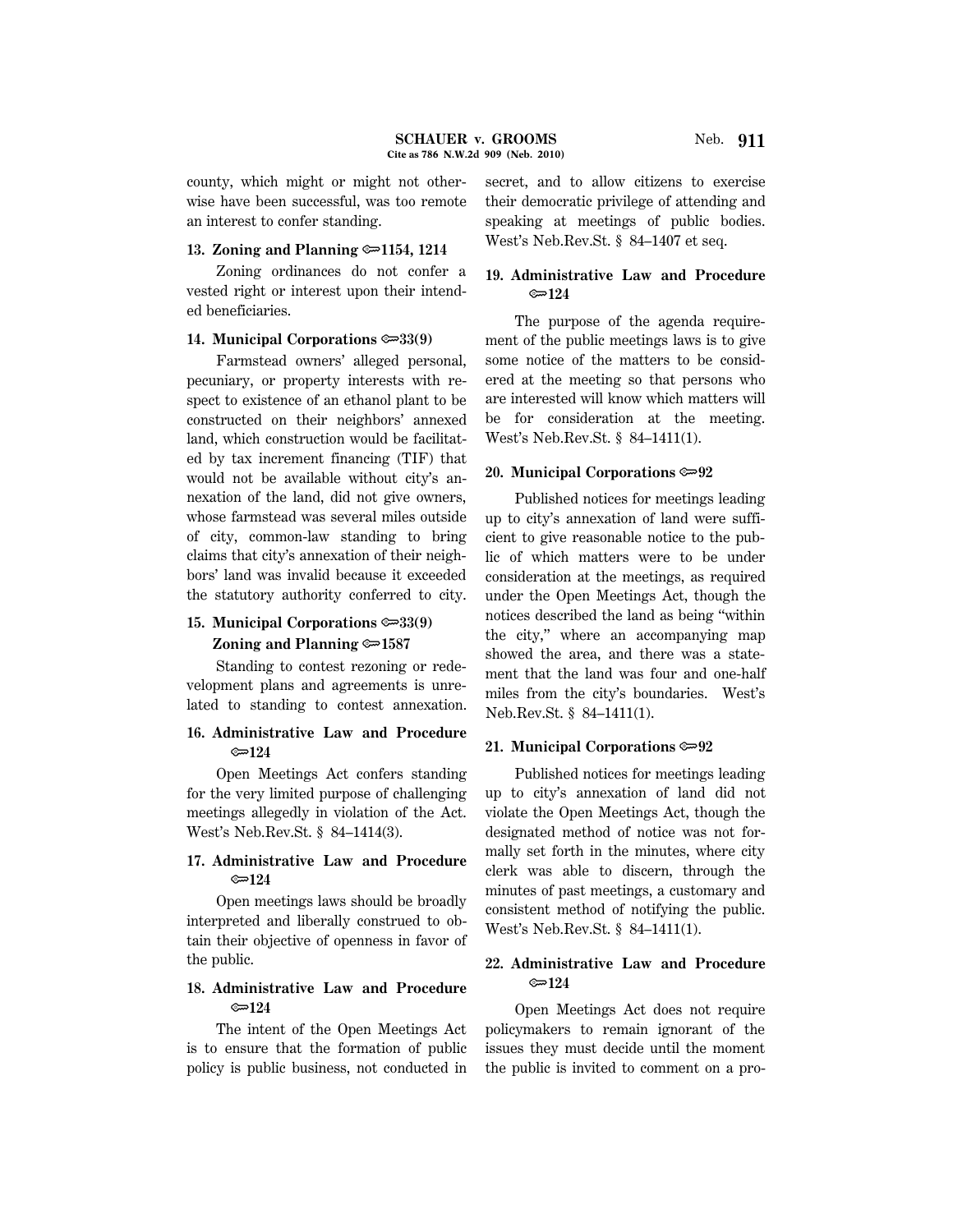posed policy. West's Neb.Rev.St. § 84– 1407 et seq.

#### **23. Municipal Corporations**  $\approx 92$

Tour by city council members of an ethanol facility, which was similar to the facility proposed on land for which annexation by city was proposed, was not a meeting of a public body, for purposes of the Open Meetings Act, where the council members were split into groups, so that a quorum was never present during the tour, and the small groups were merely acquiring information which there was no reason to believe the public did not have access to. West's Neb.Rev.St. §§ 84–1409(2), 84– 1410(4, 5).

#### **24. Municipal Corporations**  $\approx 92$

Dinner attended by city council members and mayor, after tour of an ethanol facility which was similar to the facility proposed on land for which annexation by city was proposed, was not a meeting of a public body, for purposes of the Open Meetings Act, in absence of evidence that the dinner involved a policymaking function. West's Neb.Rev.St. §§ 84–1409(2), 84–1410(4, 5).

#### **25. Municipal Corporations**  $\approx 98$

The fact that a statute gives a certain official the right to cast the deciding vote in case of a tie in a governmental body does not, of itself, make that official a member of that body for purposes of ascertaining a quorum or majority, or for any other purpose.

#### **26. Municipal Corporations**  $\approx 92$

There is no meeting of a public body, for purposes of the Open Meetings Act, based upon unspoken thoughts of city council members who happen to be sitting in the same room. West's Neb.Rev.St. §§ 84-1409(2), 84-1410(4, 5).

#### **27. Judgment** O**185(5)**

A prima facie case for summary judgment is shown by producing enough evidence to demonstrate that the movant is entitled to a judgment in its favor if the evidence were uncontroverted at trial.

#### **28. Judgment** O**185(2)**

After the movant for summary judgment makes a prima facie case by producing enough evidence to demonstrate that the movant is entitled to judgment if the evidence was uncontroverted at trial, the burden to produce evidence showing the existence of a material issue of fact that prevents judgment as a matter of law shifts to the party opposing the motion.

#### **29. Municipal Corporations** O**92**

A claim that the public announcement ceremony, attended by city officials, for an ethanol facility proposed on land for which annexation by city was proposed, constituted a meeting of a public body for purposes of the Open Meetings Act was not properly before the appellate court, where the announcement ceremony was not placed in issue below. West's Neb.Rev.St. §§ 84– 1409(2), 84–1410(4, 5).

#### *Syllabus by the Court*

S4261. **Jurisdiction: Judgments: Appeal and Error.** Determination of a jurisdictional issue which does not involve a factual dispute is a matter of law which requires an appellate court to reach an independent conclusion.

2. **Annexation: Ordinances: Equity.** An action to determine the validity of an annexation ordinance and enjoin its enforcement sounds in equity.

3. **Actions: Equity: Public Meetings: Appeal and Error.** An appellate court reviews actions for relief under the Open Meetings Act in equity because the relief sought is in the nature of a declara-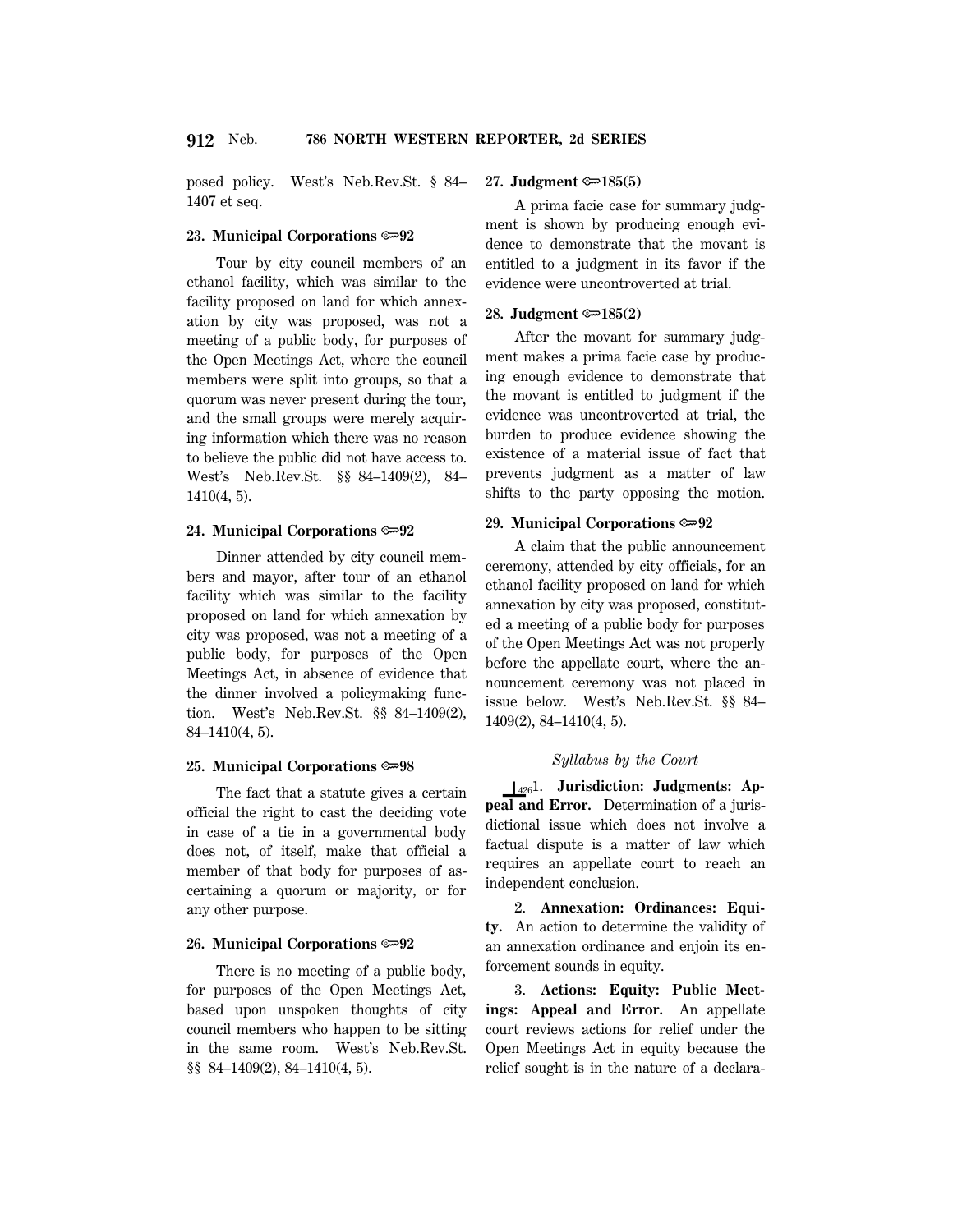4. **Equity: Appeal and Error.** On appeal from an equity action, an appellate court tries factual questions de novo on the record and, as to questions of both fact and law, is obligated to reach a conclusion independent of the conclusion reached by the trial court. But when credible evidence is in conflict on material issues of fact, an appellate court considers and may give weight to the fact the trial court observed the witnesses and accepted one version of the facts over another.

5. **Standing: Jurisdiction: Parties.** Standing is a jurisdictional component of a party's case.

6. **Standing: Words and Phrases.** Standing is the legal or equitable right, title, or interest in the subject matter of the controversy which entitles a party to invoke the jurisdiction of the court.

7. **Standing: Claims: Parties.** In order to have standing, a litigant must assert that his or her own legal rights and interests would benefit by the relief to be granted, and the litigant cannot rest his or her claim on the legal rights and interests of third parties.

8. **Standing: Legislature: Statutes.** The Legislature may, by statute, supplant common-law concepts of standing. When it does so, then a special injury is not required.

9. **Standing: Annexation.** Landowners do not have standing simply by virtue of their land's proximity to the annexed area.

10. **Zoning: Ordinances.** Zoning ordinances do not confer a vested right or interest upon their intended beneficiaries.

11. **Public Meetings: Statutes.** The open meetings laws should be broadly interpreted and liberally construed to obtain their objective of openness in favor of the public.

12. **Public Meetings: Statutes: Intent: Public Policy.** The intent of the Open Meetings Act is to ensure that the formation of public policy is public business, not conducted in secret, and to allow citizens to exercise their democratic privilege of attending and speaking at meetings of public bodies.

13. **Public Meetings: Statutes: Intent: Notice.** The purpose of the agenda requirement of the public meetings laws is to give some notice of the matters to be  $\mu_{27}$ considered at the meeting so that persons who are interested will know which matters will be for consideration at the meeting.

14. **Public Meetings: Statutes: Public Officers and Employees: Public Policy.** The Open Meetings Act does not require policymakers to remain ignorant of the issues they must decide until the moment the public is invited to comment on a proposed policy.

15. **Municipal Corporations: Public Officers and Employees: Statutes.** The fact that a statute gives a certain official the right to cast the deciding vote in case of a tie in a governmental body does not, of itself, make that official a member of that body for the purposes of ascertaining a quorum or majority, or for any other purpose.

16. **Municipal Corporations: Public Officers and Employees.** There is no meeting of a public body based upon unspoken thoughts of council members who happen to be sitting in the same room.

17. **Summary Judgment: Proof.** A prima facie case for summary judgment is shown by producing enough evidence to demonstrate that the movant is entitled to a judgment in its favor if the evidence were uncontroverted at trial.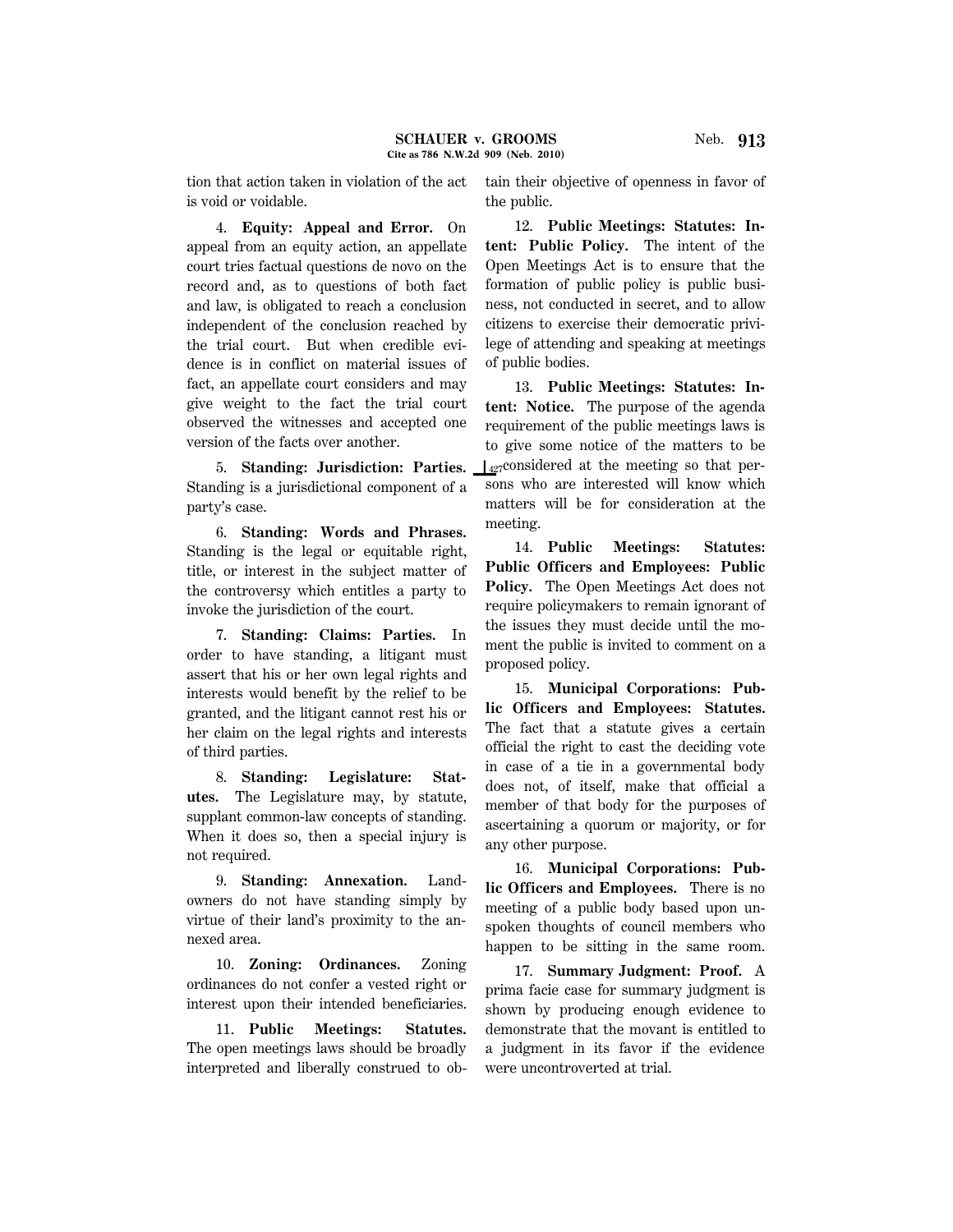18. **Summary Judgment: Evidence:** Proof. After the movant for summary judgment makes a prima facie case by producing enough evidence to demonstrate that the movant is entitled to judgment if the evidence was uncontroverted at trial, the burden to produce evidence showing the existence of a material issue of fact that prevents judgment as a matter of law shifts to the party opposing the motion.

George G. Vinton, North Platte, for appellants.

Steven M. Curry, Central City, for appellee Green Plains Ord LLC.

Justin R. Herrmann and Daniel L. Lindstrom, of Jacobsen, Orr, Nelson, Lindstrom & Holbrook, P.C., L.L.O., Kearney, for appellees Alvin ''Jeep'' Grooms et al.

HEAVICAN, C.J., WRIGHT, CONNOLLY, GERRARD, STEPHAN, McCORMACK, and MILLER–LERMAN, JJ.

McCORMACK, J.

## I. NATURE OF CASE

Curt Schauer and Susan Schauer live in Valley County, Nebraska, several miles outside of the City of Ord (City). The Schauers seek to invalidate the annexation by the City of neighboring vacant agricultural land. The annexation enabled the use of tax increment financing (TIF) for the construction of  $\int_{428}$ an ethanol plant, which the Schauers opposed as a nuisance to their farmstead.

The Schauers alleged two causes of action: (1) that the annexation was invalid because it exceeded the statutory authori-

- **1.** Neb.Rev.Stat. §§ 18–2101 to 18–2144 (Reissue 1997).
- **2.** Neb.Rev.Stat. §§ 84–1407 to 84–1414 (Reissue 1999, Cum.Supp.2004 & Supp.2005)

ty conferred to the City by Neb.Rev.Stat. § 17–405.01(2) (Reissue 2007) and by the Community Development  $Law<sup>1</sup>$  and (2) that the City had violated the Open Meetings Act **<sup>2</sup>** during the process that culminated in the formal action of the City's annexing the subject land. The district court granted summary judgment in favor of the defendants, and the Schauers appeal.

## II. BACKGROUND

Sometime in early 2005, the Valley County Economic Development Board determined that it would be economically beneficial to the county to recruit a developer to build and operate an ethanol facility on undeveloped land somewhere in the county. The Valley County Economic Development Board's business development and recruitment committee envisioned that the developer recruited for the ethanol plant would take advantage of TIF when the City annexed the land under special statutory provisions pertaining to land declared blighted and in need of redevelopment.**<sup>3</sup>** It was apparently the City's and the county's understanding that the City was to make the blight determination necessary for the annexation—a point on which the Schauers disagree. In any event, TIF would not be available to the ethanol plant developer unless the land was annexed.**<sup>4</sup>**

The site ultimately selected for the ethanol facility became known as Redevelopment Area # 3. It consisted of land noncontiguous to the City, approximately  $4\frac{1}{2}$ miles east of its border. Redevelopment Area  $#3$  is located approximately oneeighth of a mile from the Schauers' home.

- **3.** See, generally, §§ 18–2101 to 18–2144.
- **4.** See *id.*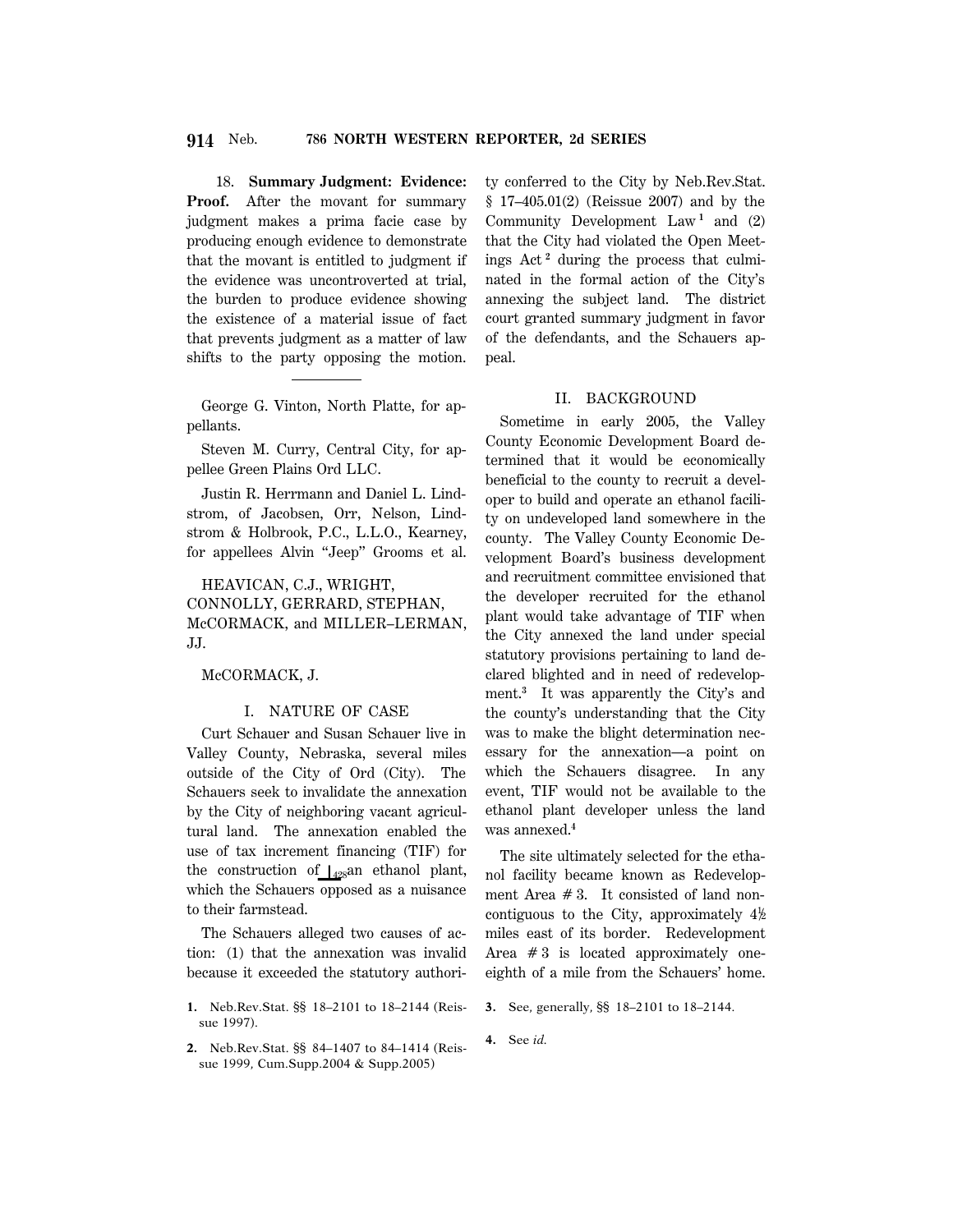Val–E Ethanol, LLC (Val–E), was eventually recruited to build a 40–million–gallons–per–year  $\vert_{429}$ ethanol plant on the site.

During the pendency of this appeal, Val– E's successor in interest filed for bankruptcy. Green Plains Ord LLC has since acquired the property and has been substituted as party defendant.

Several meetings of the Ord city council, the Ord Planning Commission, and the Ord Community Development Agency were held in the process of the City's (1) declaring Redevelopment Area # 3 blighted, (2) formally adopting a redevelopment plan for the area, (3) entering into a redevelopment financing agreement with Val– E and, finally, (4) annexing the land. Because the meetings leading up to the annexation are the subject of the Schauers' challenge under the Open Meetings Act, we will describe them in detail.

## 1. PUBLIC BODIES

The city council consists of six persons and is overseen by the mayor. At all times pertinent to this case, the council members were Alvin ''Jeep'' Grooms, Debra Eppenbach, Michael Blaha, Leon Koehlmoos, Dennis Philbrick, and Daniel Petska. Pursuant to Neb.Rev.Stat. § 17– 105 (Reissue 2007), a majority of all members of the city council, four persons, constitutes a quorum for the transaction of business. The mayor may vote only when his or her vote ''shall be decisive and the council is equally divided on any pending matter, legislation, or transaction."<sup>5</sup>

The community development agency was formed pursuant to § 18–2101.01. It consists of the city council sitting as the agency, with the mayor presiding. Action by the agency is undertaken by a majority vote if a quorum of four is present.

The planning commission consists of five members appointed by the mayor and approved by the city council. A majority of the commission, or three members, constitutes a quorum for the transaction of business. During the period in question, Blaha was the only city council member who also served on the planning commission.

The city clerk testified that based upon her review of the minutes of the meetings of these bodies, it has been the  $\frac{1}{430}$ standard practice of the city council since 1968, of the community development agency since 1999, and of the planning commission since 1983, to post advance notice of all of their meetings at three public locations: the Ord township library, the Valley County courthouse, and the Ord city hall. Every posted notice briefly describes the agenda for the meeting and the place it will be held; and the agenda is available for inspection by the public at the offices of the city clerk.

## 2. PRELIMINARY RESOLUTIONS AND TOUR/DINNER

The first meeting concerning Redevelopment Area # 3 occurred on February 7, 2005. It was a regular meeting of the city council at the city hall, and notice of the meeting was posted in the usual manner. On the agenda was a resolution to move forward in support of the proposed ethanol facility in Valley County. Grooms, Eppenbach, Koehlmoos, and Philbrick were present, and all voted in favor of the resolution.

On February 22, 2005, a special joint meeting was held between the city council and the board of public works of the City. Prior notice of the meeting was posted. The mayor reported to the city council on Valley County's efforts to recruit a developer to build an ethanol plant and on the need to consider annexation and TIF for the site. The mayor asked for and received approval to hire an attorney with

**<sup>5.</sup>** Neb.Rev.Stat. § 17–110 (Reissue 2007).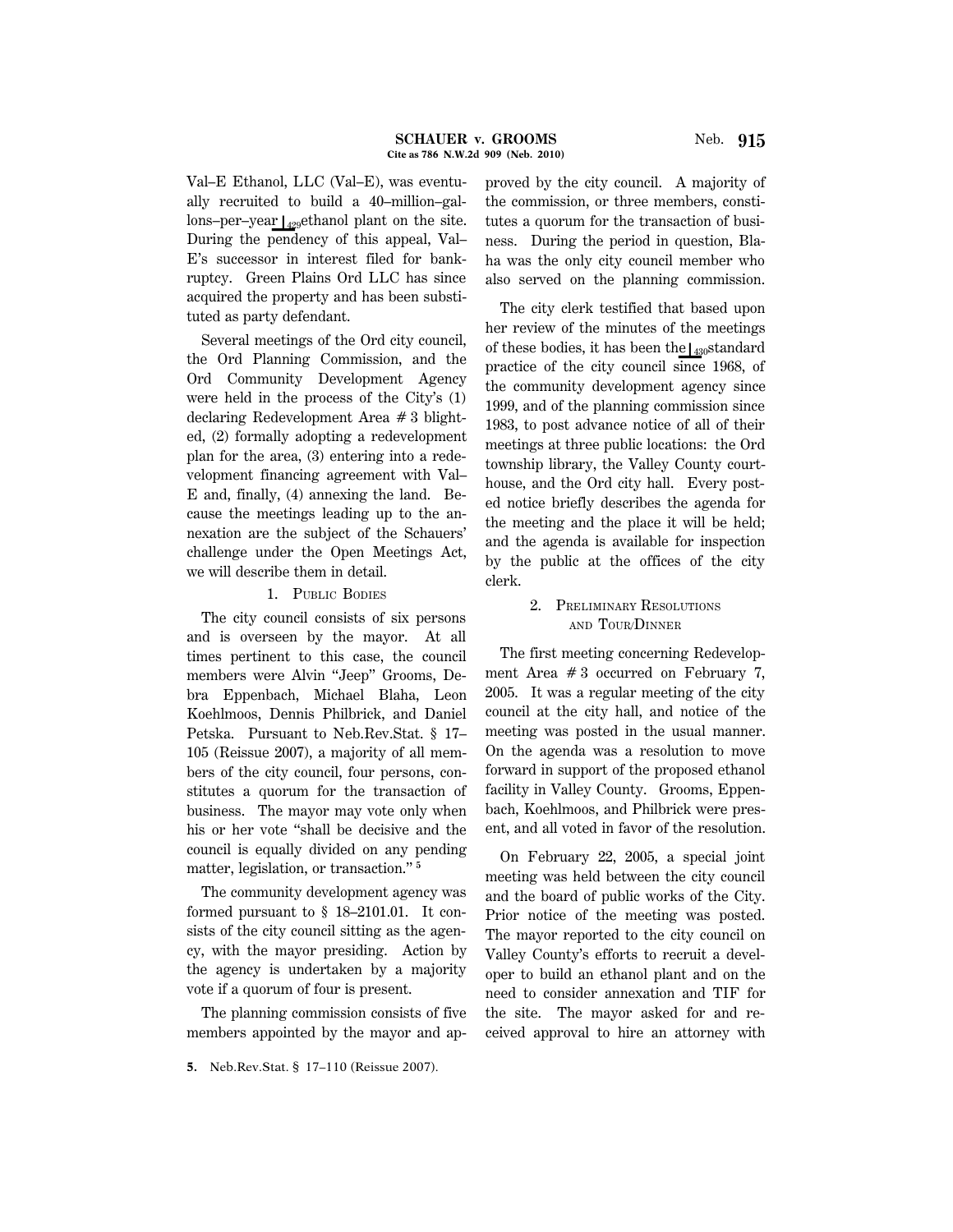experience in TIF for an ethanol plant. Grooms, Eppenbach, Blaha, and Koehlmoos were in attendance, and all voted in favor of hiring said attorney.

The next day, on February 23, 2005, a special meeting of the city council was held, with prior notice posted in the customary manner. The city council authorized the City to hire a consulting firm to complete a blight and substandard determination study of Redevelopment Area # 3. All city council members were in attendance, and all voted in favor of the authorization.

On May 17, 2005, after the study was completed, concluding the area was blighted and in need of redevelopment, a public announcement ceremony was held for the proposed Val–E plant. There were over 200 members of the public present, as well as several media outlets. Three members of the planning  $\frac{1}{431}$ commission and three members of the city council were present at the ceremony. There is no evidence that these officials did anything other than observe the ceremony.

On June 1, 2005, the Valley County Economic Development Board hosted a dinner and a tour of an ethanol facility similar to the one proposed by Val–E. Personal invitations were sent out to various individuals, including all of the city council members and the Schauers, but no public notice regarding the tour/dinner was published or posted. The Schauers later reported to the city council that they had elected not to attend the tour/dinner because their former neighbors, who had sold the property for the ethanol plant, were going to be there. The mayor and three of the five city council members: Eppenbach, Blaha, and Petska attended the tour/dinner. It does not appear that any of the planning commission members, other than Blaha, attended. Approximately 40 other individuals were in attendance.

The mayor and those city council members who attended the tour testified that they were split into two groups. The mayor and Petska were in one group, and Eppenbach and Blaha were in the other. One group watched a video explaining how ethanol is produced, while the other group toured the facility. After the tour, the participants went to a restaurant to eat dinner. Eppenbach, Blaha, Petska, and the mayor explained that they ate dinner at the same restaurant but that they did not "eat dinner together." All members testified that on the day of the tour/dinner, they did not discuss or receive information associated with the redevelopment plan and contract, they did not hold any formal or informal hearings, and they did not make policy or take any formal action on behalf of the city council.

On June 6, 2005, at a regular meeting of the city council, conducted after the customary advance public notice, the city council determined to forward the completed blight and substandard study to the planning commission and to set a public hearing on the study at the regular July city council meeting. City council members Grooms, Blaha, Koehlmoos, Philbrick, and Petska were in attendance and voted in favor of the determination.

## 132<sup>3</sup>. DECLARATION OF REDEVELOPMENT AREA  $#3$

The city clerk posted notice of a meeting of the planning commission to be held on June 8, 2005, identifying as an agenda item the ''Blight and Substandard Determination for Redevelopment Area # 3.'' At that meeting, the commission reviewed the blight and substandard determination study and approved a motion to recommend to the city council that it be approved.

In the meantime, Val–E applied to the Valley County zoning office for a condition-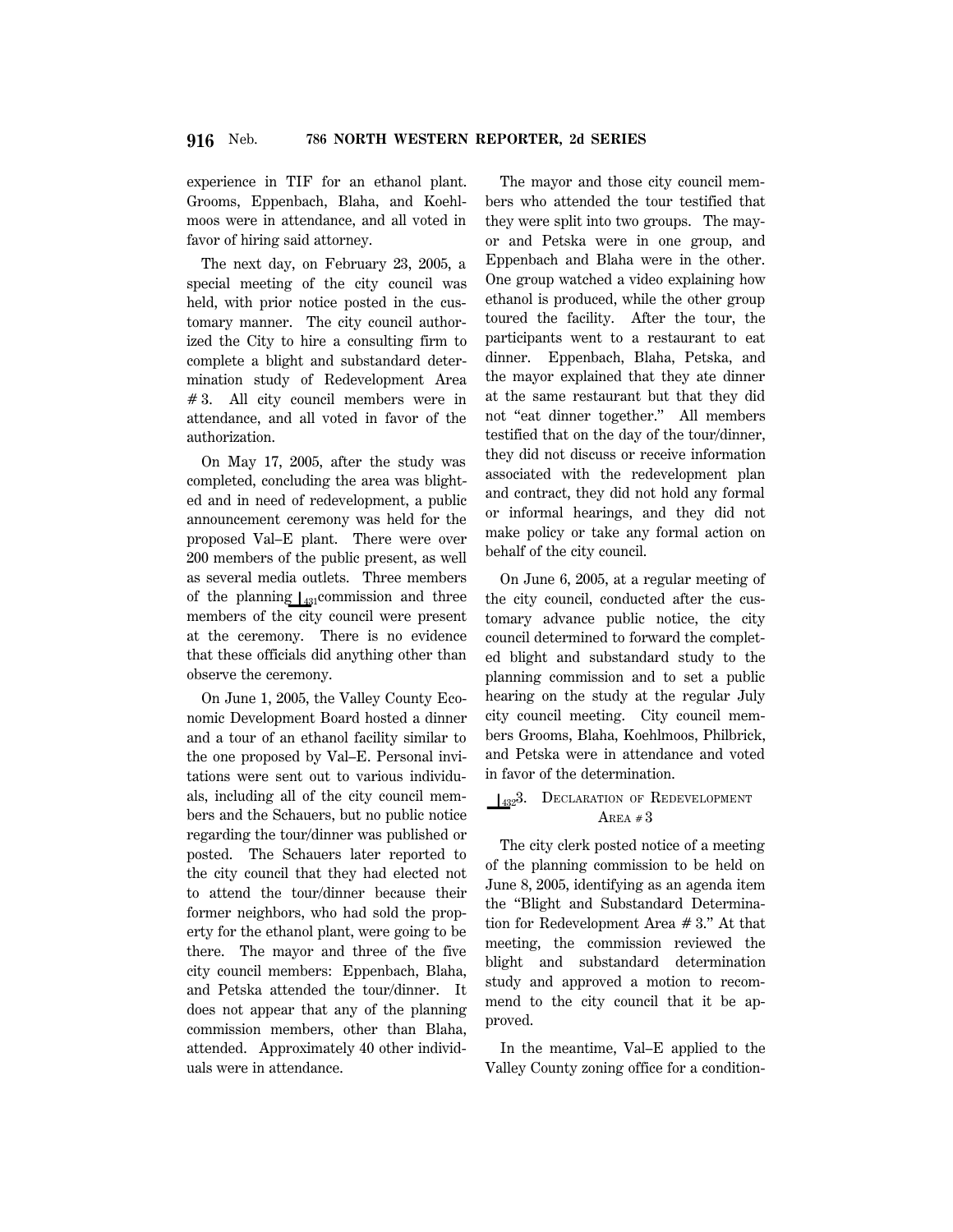al use permit to begin construction of the ethanol plant. On June 28, 2005, the Valley County Board of Supervisors approved Val–E's application for a conditional use permit, even though county zoning regulations stated that commercial fuel bulk plants shall be separated at least one-half mile from any neighboring dwelling unit. In a separate action, the Schauers instigated suit against the Valley County Board of Supervisors, its individual members, and Val–E, challenging the grant of the permit. After the annexation, the defendants moved to dismiss the case as moot.**<sup>6</sup>** The district court found the motion premature and stayed the suit pending the outcome of this appeal.

On June 29 and July 6, 2005, the city clerk posted notice in the customary manner, and also published notice in the local newspaper, of a July 19 hearing. The published notice stated that the purpose of the hearing was ''to obtain public comment prior to consideration of declaration of an area of the City as blighted and substandard and in need of redevelopment pursuant to the Nebraska Community Development Law.'' The published notice also contained a legal description and map showing the area. The posted notice described the agenda as ''Public Hearing on Blight and Substandard Analysis for Redevelopment Area  $#3."$ 

The city clerk also mailed notice of the July 19, 2005, hearing by certified mail to representatives of neighborhood associations, presidents or chairpersons of the governing body of each county, and any school district, community college,  $\mathcal{L}_{433}$ educational service unit, and natural resources district within a 1–mile radius of Redevelopment Area  $# 3$ , in accordance with the requirements of  $\S$  18-2115(2). The notice gave a legal description and contained an attached map of Redevelopment Area # 3.

At the July 19, 2005, meeting, after receiving public comment, including that of the Schauers, the city council passed resolution No. 949. City council members Eppenbach, Blaha, Koehlmoos, Philbrick, and Petska were in attendance, and all voted in favor of the resolution. Resolution No. 949 declared Redevelopment Area # 3 blighted, substandard, and in need of redevelopment.

## 4. ADOPTION OF REDEVELOPMENT PLAN AND FINANCING CONTRACT

On September 19, 2005, a special meeting was held, with prior posted notice, to consider ''Road Improvement for the Ethanol Plant.'' At the meeting, details of the TIF proposal were discussed in the context of the possible use of sales tax funds for a county road project to the site. All city council members were present, and all voted in favor of pursuing up to \$750,000 in bonds, secured against the sales tax fund, that would pay for infrastructure improvements on the county road providing access to the ethanol plant.

A meeting of the city council, sitting as the community development agency, was held on October 24, 2005. The posted notice for the meeting stated that it was to consider ''Cost benefit analysis for Val–E Ethanol'' and ''Preliminary approval of redevelopment contract for Val–E Ethanol.'' At the time of the posting, the plan for Redevelopment Area  $# 3$  was the only redevelopment plan pending before the city council and the planning commission and was the only matter associated with an ethanol plant.

At the meeting, the community development agency adopted resolution No. 3, which stated that after review of the costbenefit analysis, it recommended that the

**6.** See, e.g., *Alderman v. County of Antelope,* 11 Neb.App. 412, 653 N.W.2d 1 (2002).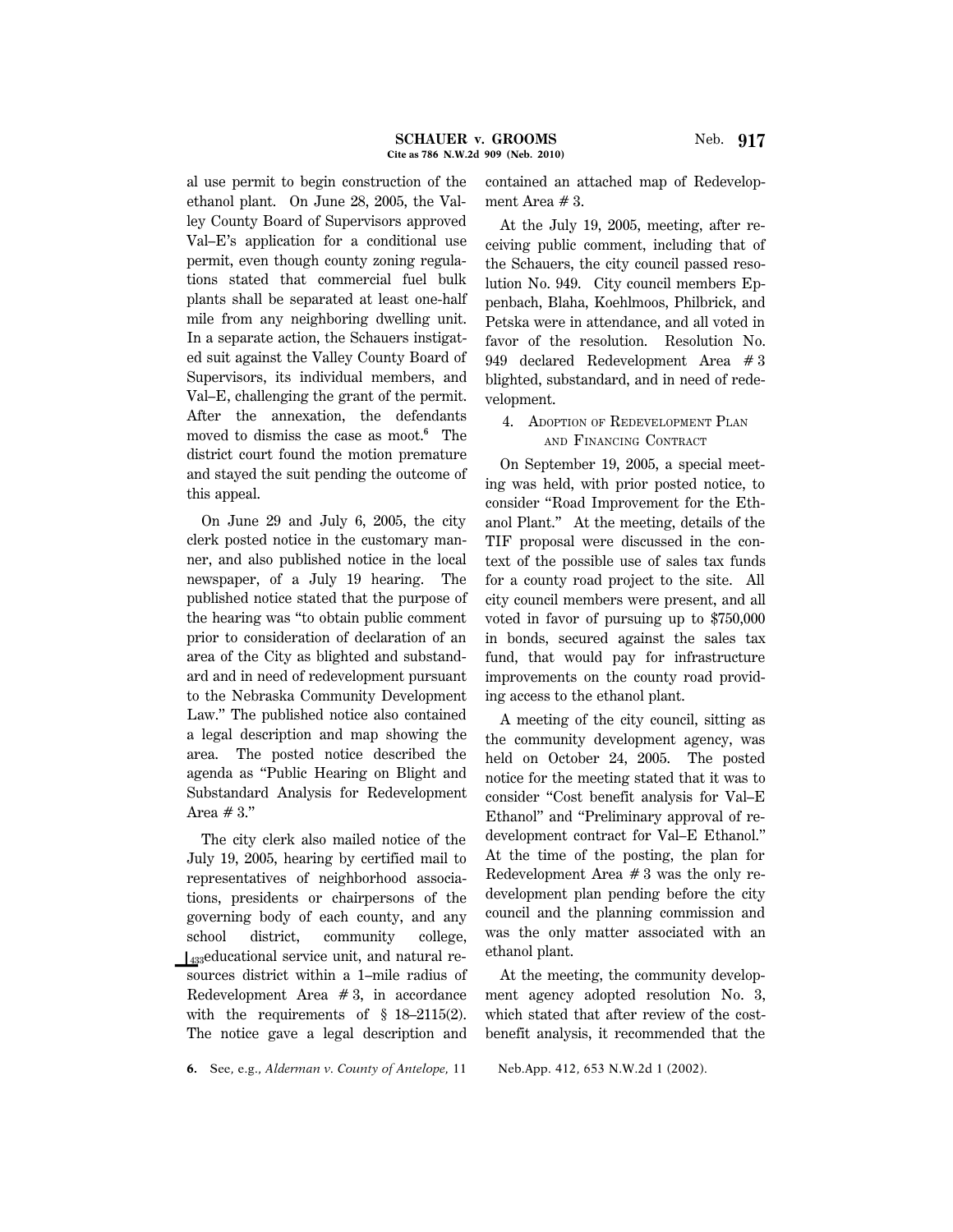City adopt the redevelopment plan. The matter was forwarded to the planning commission for further consideration. All city council members were in attendance. Grooms, Eppenbach, Blaha, Philbrick,  $\frac{1}{434}$ and Petska voted in favor of the resolution; Koehlmoos, however, abstained from voting. The minutes explain that Koehlmoos abstained to avoid any appearance of impropriety, because he also served on the Valley County Economic Development Board.

On November 1, 2005, a meeting of the planning commission was held. The posted notice for the meeting stated that the agenda was the ''Redevelopment Plan and Redevelopment Contract for Val–E Ethanol.'' At the meeting, the planning commission, like the community development agency, adopted resolution No. 3, recommending that the City approve the redevelopment plan and enter into a redevelopment contract with Val–E.

Notice of a meeting of the city council, scheduled for November 14, 2005, was posted in the customary manner and described the agenda as ''Public Hearing— Redevelopment Plan and Contract for Val– E Ethanol'' and ''Annexation Ordinance for Val–E Ethanol Site.'' On October 26 and November 2, the city clerk also published notice of the November 14 meeting in the local newspaper. The notice explained that the purpose of the meeting was to obtain public comment prior to consideration of a redevelopment plan ''for an area of the City which has been declared as blighted and substandard and in need of redevelopment pursuant to the Nebraska Community Development Law.'' The published notice included a detailed legal description of the land and stated that the land was  $4\frac{1}{2}$  miles east of the corporate limits of the City.

At the November 14, 2005, meeting, several members of the public, including the Schauers, were heard. Afterward, the city council passed resolution No. 961, which approved the official plan for Redevelopment Area  $# 3$  and the official redevelopment contract with Val–E. All council members, including Koehlmoos, were present and voted in favor of the resolution. A first formal reading of the proposed annexation ordinance was also made.

5. ADOPTION OF ANNEXATION ORDINANCE

On November 16, 2005, the city council held a special meeting, after notice was posted in the customary manner, for  $\vert_{435}$ the second reading of the proposed annexation ordinance. The notice described the agenda as ''Annexation Ordinance for Val–E Ethanol Site.'' At the meeting, the second reading was made and the final reading was scheduled for November 21.

Notice of the November 21, 2005, meeting was posted in the usual manner. The agenda item for the meeting was ''Annexation Ordinance for Val–E Ethanol Site.'' At the meeting, there was a final reading of the annexation ordinance. The City then passed ordinance No. 731, annexing Redevelopment Area  $# 3$  and expanding the municipal boundaries of the City to include it. All council members were present. Council member Koehlmoos abstained from voting to avoid the appearance of impropriety because of his involvement with the Valley County Economic Development Board. The remaining members all voted in favor of the annexation.

Four months later, on March 21, 2006, the Schauers filed this action seeking to void the annexation. They alleged two causes of action. In their first cause of action, the Schauers asserted that the annexation was brought about in a manner which was beyond the scope of the authority granted to the City through the relevant annexation and redevelopment statutes. In their second cause of action, the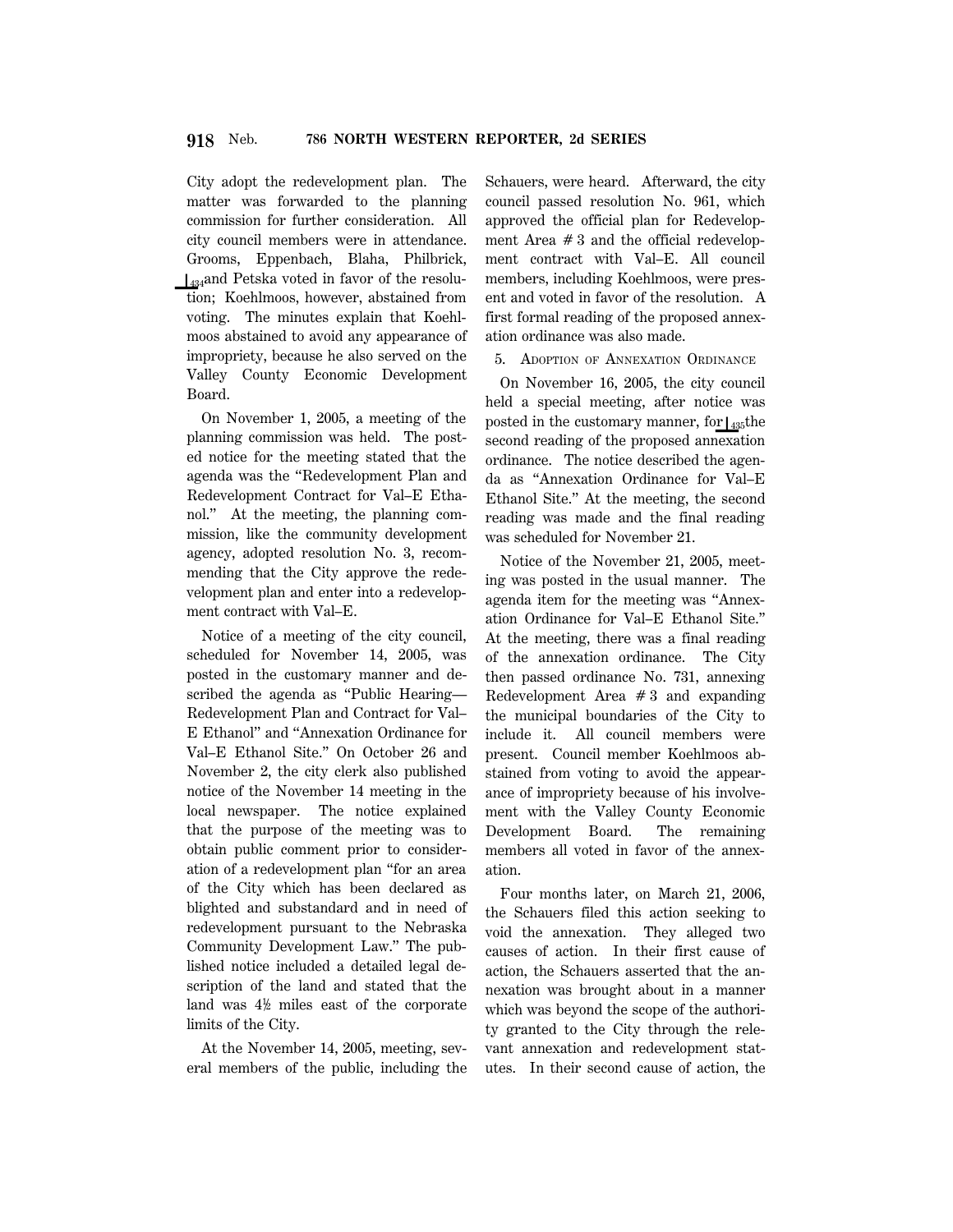#### III. ASSIGNMENTS OF ERROR

The Schauers assert generally that the district court erred in granting summary judgment in favor of the defendants and in refusing to grant summary judgment in their favor. More particularly, as concerns their first cause of action, the Schauers allege the court erred in (1) ruling that a second-class city can declare noncity land substandard and blighted under § 18–2109 and then annex the land because it is blighted under § 17–  $405.01(2)$ ; (2) concluding that there is an obvious conflict between §§ 17–405.01(2) and 18–2109; (3) ruling that there is no restriction in the Community Development Law, §§ 18–2101 to 18–2144, as to where a redevelopment project area can be located; (4) ruling that there is no issue of material fact regarding whether or not the City failed to specifically identify the area to be redeveloped under the redevelopment  $\mu_{36}$ plan as required under § 18–2115; (5) ruling that § 17–405.01 does not require the City to annex all of the property designated blighted and substandard in the redevelopment plan; (6) ruling that proper notice of the public hearings required under the Community Development Law was given by the City; (7) ruling that the Schauers have no standing to contest annexation of land by the City; (8) not ruling that the mayor of the City is required to vote on the ordinance annexing land; and (9) not ruling that the City's annexation of

- **7.** See *Crosby v. Luehrs,* 266 Neb. 827, 669 N.W.2d 635 (2003).
- **8.** *County of Sarpy v. City of Papillion,* 277 Neb. 829, 765 N.W.2d 456 (2009).
- **9.** *City of Elkhorn v. City of Omaha,* 272 Neb. 867, 725 N.W.2d 792 (2007). See *Shoemaker*

the real estate was an ultra vires act and was null and void ab initio.

As concerns their second cause of action, the Schauers allege that the district court erred in (10) ruling that the City had a designated method of giving notice of the time and place of public meetings as required under § 84–1411 and (11) ruling that the Open Meetings Act was complied with relating to the announcement ceremony on May 17, 2005, and the tour/dinner on June 1.

## IV. STANDARD OF REVIEW

**[1]** Determination of a jurisdictional issue which does not involve a factual dispute is a matter of law which requires an appellate court to reach an independent conclusion.**<sup>7</sup>**

**[2]** An action to determine the validity of an annexation ordinance and enjoin its enforcement sounds in equity.**<sup>8</sup>**

**[3]** An appellate court reviews actions for relief under the Open Meetings Act in equity because the relief sought is in the nature of a declaration that action taken in violation of the act is void or voidable.**<sup>9</sup>**

**[4]** On appeal from an equity action, an appellate court tries factual questions de novo on the record and, as to questions of both fact and law, is obligated to reach a conclusion independent of the conclusion reached by the trial court.<sup>10</sup> But  $\left| \right|_{437}$ when credible evidence is in conflict on material issues of fact, we consider and may give weight to the fact the trial court observed the witnesses and accepted one version of the facts over another.**<sup>11</sup>**

*v. Shoemaker,* 275 Neb. 112, 745 N.W.2d 299 (2008).

**10.** See *Shoemaker v. Shoemaker, supra* note 9.

**11.** See *id.*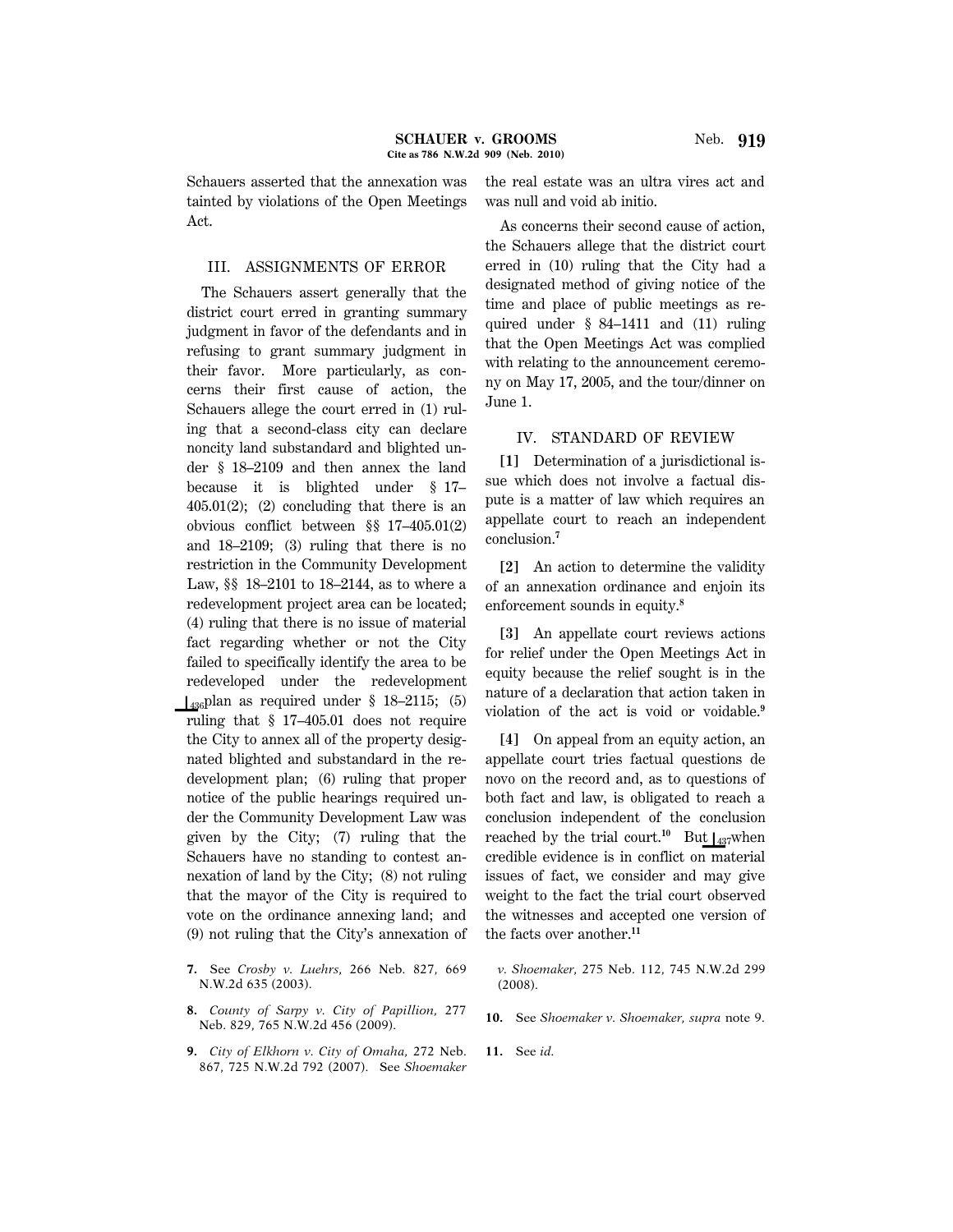## V. ANALYSIS

## 1. STANDING

**[5–8]** We first address whether the Schauers, as neighboring landowners to the area being annexed, have standing to bring the two causes of action currently before us. Standing is a jurisdictional component of a party's case.**<sup>12</sup>** It is the legal or equitable right, title, or interest in the subject matter of the controversy which entitles a party to invoke the jurisdiction of the court.**<sup>13</sup>** In order to have standing, a litigant must assert that his or her own legal rights and interests would benefit by the relief to be granted, and the litigant cannot rest his or her claim on the legal rights and interests of third parties.**<sup>14</sup>** The Legislature may, however, by statute, supplant common-law concepts of standing.**<sup>15</sup>** When it does so, then a special injury is not required.**<sup>16</sup>**

At the outset, we clarify that while the Schauers allege numerous ways in which their interests were and will be physically and financially harmed by the construction and operation of the ethanol plant, this appeal solely concerns the validity of the annexation of the land on which the plant was built. The Schauers failed to bring an action within 30 days of the  $\frac{1}{438}$ city council's decision to formally approve the redevelopment project with Val–E, ensuring its

- **12.** See *Adam v. City of Hastings,* 267 Neb. 641, 676 N.W.2d 710 (2004).
- **13.** *Smith v. City of Papillion,* 270 Neb. 607, 705 N.W.2d 584 (2005). See, also, *In re 2007 Appropriations of Niobrara River Waters,* 278 Neb. 137, 768 N.W.2d 420 (2009).
- **14.** See *County of Sarpy v. City of Gretna,* 267 Neb. 943, 678 N.W.2d 740 (2004).
- **15.** See, e.g., *In re Guardianship & Conservatorship of Cordel,* 274 Neb. 545, 741 N.W.2d 675 (2007); *Metropolitan Utilities Dist. v. Twin Platte NRD,* 250 Neb. 442, 550 N.W.2d 907 (1996).

financing and redevelopment contract. Thus, under § 18–2142.01, this agreement is conclusively presumed to be in accordance with the purposes and provisions of the Community Development Law and Neb.Rev.Stat. §§ 18–2145 to 18–2154 (Reissue 1997 & Cum.Supp.2004).**17** Furthermore, this appeal is not from an action for nuisance, because, at the time this suit was brought, the ethanol facility had not yet begun its operations.**<sup>18</sup>** Thus, the question of standing in this case is narrow: Do the Schauers have a personal stake in the annexation of their neighbor's land? If not, did the Legislature grant the Schauers standing by statute? We reject the Schauers' contention that no standing analysis is required because the annexation was void ab initio as an ultra vires act.

## (a) First Cause of Action

**[9]** We have addressed on numerous occasions the question of who, under common-law principles of standing, may challenge an annexation ordinance. We have long held that a person who owns property or is a voter in the territory sought to be annexed has standing to maintain an action against a municipality to enjoin the enforcement of the annexation or to have the attempted annexation declared void.**<sup>19</sup>** We have also held that a public power district

- **16.** See, *Hall v. Progress Pig, Inc.,* 254 Neb. 150, 575 N.W.2d 369 (1998); *Metropolitan Utilities Dist. v. Twin Platte NRD, supra* note 15.
- **17.** See §§ 18–2115(2) and 18–2129.
- **18.** See, e.g., *Horn v. Community Refuse Disposal, Inc.,* 186 Neb. 43, 180 N.W.2d 691 (1970); *Demont v. Abbas,* 149 Neb. 765, 32 N.W.2d 737 (1948).
- **19.** *Adam v. City of Hastings, supra* note 12; *Wagner v. City of Omaha,* 156 Neb. 163, 55 N.W.2d 490 (1952).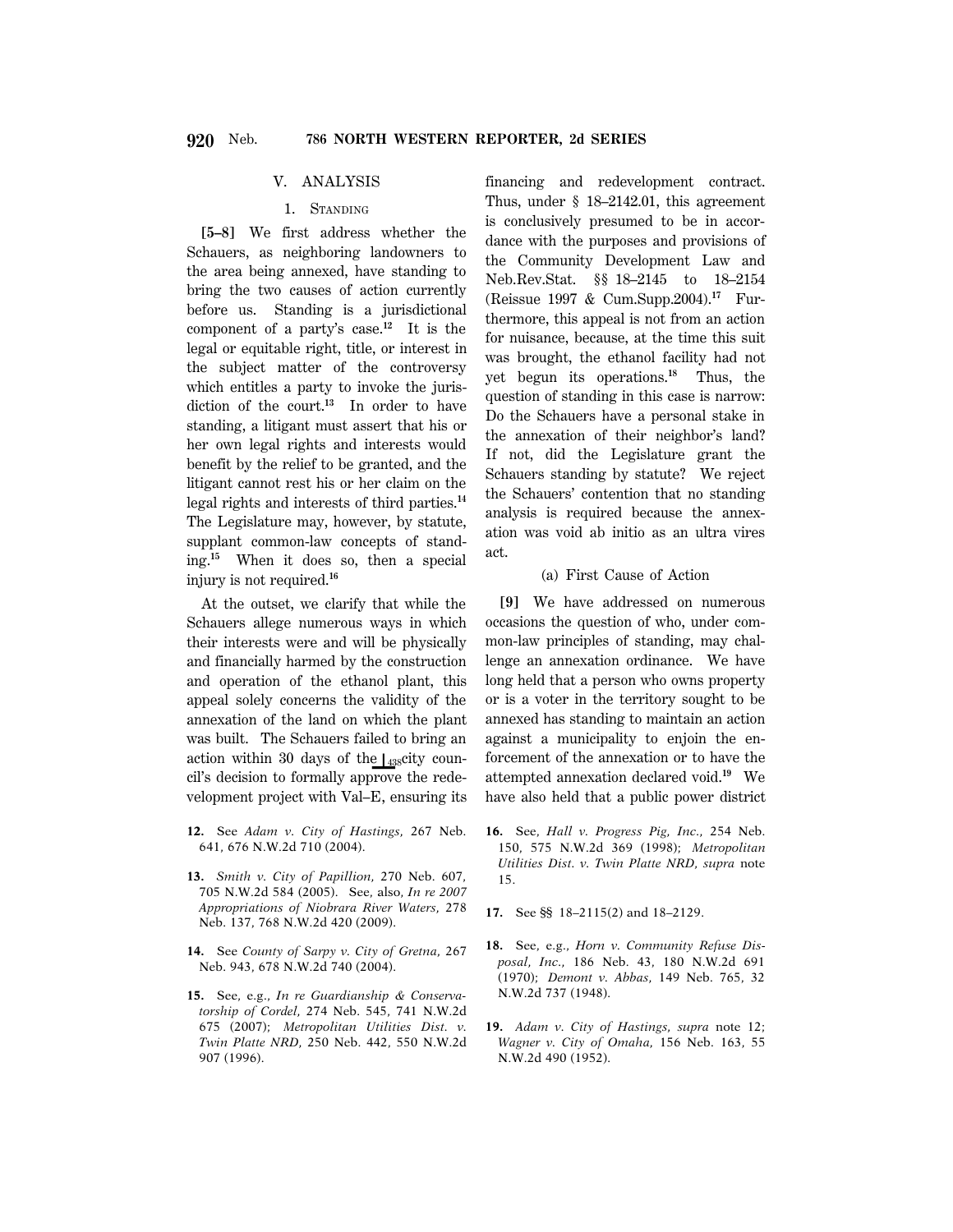has standing to challenge an annexation if the annexation removes property from within the power district's service territory, thereby causing lost revenue.**<sup>20</sup>** We have said that a municipality that is in the crosshairs of annexation has standing.**<sup>21</sup>** Finally, we have recognized the standing of  $\int_{439}$ plaintiffs whose land would fall under a new zoning authority as a result of the challenged annexation ordinance.**<sup>22</sup>**

**[10, 11]** But we have never held that a neighboring landowner, who neither owns a property interest in the annexed territory nor will be subject to new zoning regulations as a result of the annexation has standing to challenge the annexation of someone else's land. To the contrary, we have been clear that landowners do not have standing simply by virtue of their land's proximity to the annexed area.**<sup>23</sup>**

In *Adam v. City of Hastings,***24** for instance, we held that landowners living adjacent to land being annexed did not have standing, even though their land fell within the zoning jurisdiction of the annexing body. This was because the plaintiffs' land fell within the annexing body's zoning jurisdiction even before the annexation. Furthermore, in *Adam,* we rejected the landowners' argument that they were harmed because of their new proximity to the city, which made them more susceptible to future annexation.**<sup>25</sup>** We concluded

- **20.** *Cornhusker Pub. Power Dist. v. City of Schuyler,* 269 Neb. 972, 699 N.W.2d 352 (2005).
- **21.** *City of Elkhorn v. City of Omaha, supra* note 9. See, also, *County of Sarpy v. City of Gretna, supra* note 14.
- **22.** See, *Adam v. City of Hastings, supra* note 12; *Johnson v. City of Hastings,* 241 Neb. 291, 488 N.W.2d 20 (1992); *Piester v. City of North Platte,* 198 Neb. 220, 252 N.W.2d 159 (1977).
- **23.** See *Adam v. City of Hastings, supra* note 12.

that such an alleged personal interest in the annexation was simply too remote.**<sup>26</sup>**

In this case, it is undisputed that the Schauers' property was not being annexed. They are not citizens or taxpayers of the annexing entity. Nor will the City's zoning authority extend to the Schauers' land by virtue of the annexation.**27** Nevertheless, the Schauers assert that they have standing. The Schauers argue they have a legal interest in the annexation, because, as a result of the annexation, Redevelopment Area  $# 3$  is no longer subject to a county zoning law prohibiting the construction of commercial fuel bulk plants within one-half mile of a neighboring dwelling unit.

 $[12]$   $\bigcup_{440}$ The Schauers acknowledge that even before the annexation of Redevelopment Area  $# 3$  by the City, the Valley County Board of Supervisors granted Val– E a conditional use permit to construct the ethanol plant. But the Schauers claim that the annexation still caused them harm because, if they lose this appeal to invalidate the annexation, then the Schauers' lawsuit against the county will be rendered moot.

[13, 14] Zoning ordinances do not confer a vested right or interest upon their intended beneficiaries.**<sup>28</sup>** And we conclude that the mootness of another lawsuit, which may or may not have otherwise been

- **24.** *Id.*
- **25.** *Id.*
- **26.** *Id.*
- **27.** See § 17–405.01(2).
- **28.** See, *Whitehead Oil Co. v. City of Lincoln,* 234 Neb. 527, 451 N.W.2d 702 (1990); *City of Omaha v. Glissmann,* 151 Neb. 895, 39 N.W.2d 828 (1949).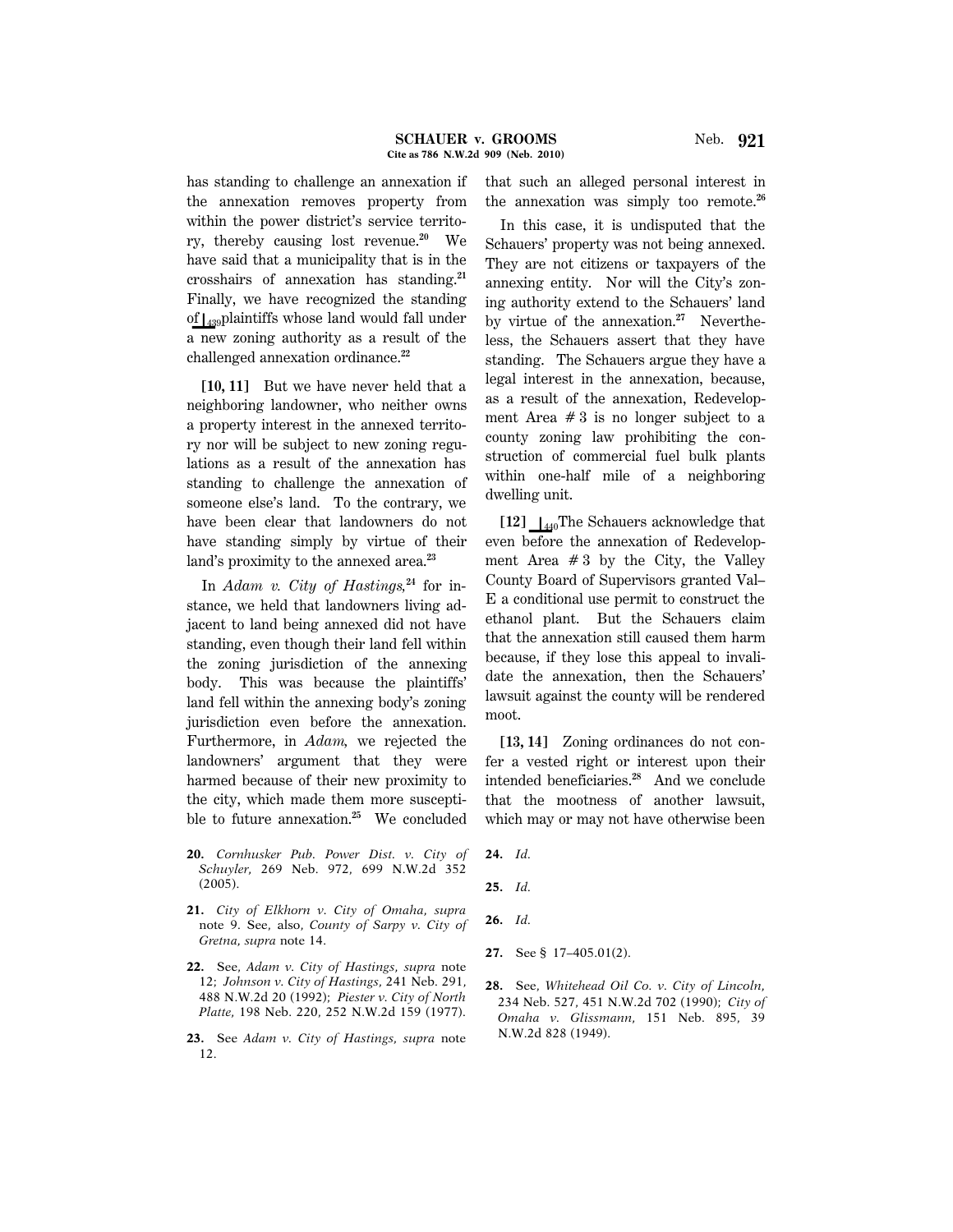successful, is too remote an interest to confer standing. Beyond that, all of the alleged personal, pecuniary, or property interests that the Schauers claim give them standing in this case pertain to the existence of the ethanol plant, not whether the land on which the plant is located should have been annexed by the City.

We are cognizant of the fact that only a city or village may offer TIF, and so, the annexation enabled financing which otherwise would not have been available. This, in turn, facilitated the ethanol plant's construction, which may or may not have occurred without it. But such a link is, again, too tenuous to give the Schauers a legal interest in the annexation. Moreover, as already mentioned, the financing contract is not in issue in this case, but is conclusively presumed to be in accordance with redevelopment laws.

**[15]** Challenges to rezoning and to redevelopment plans and agreements are distinct from challenges to set aside an annexation. Standing to contest the former is unrelated to standing to contest the latter.**<sup>29</sup>** Under our common-law principles of standing for challenges to annexations, we conclude that we have no jurisdiction over the Schauers' claims described in their first cause of action.

## $\perp$ <sub>441</sub>(b) Second Cause of Action: Open Meetings Act

**[16]** But, in their second cause of action, the Schauers allege that the Legisla-

- **29.** See *Town of Berthoud v. Town of Johnstown,* 983 P.2d 174 (Colo.App.1999). See, also, *Smith v. City of Papillion, supra* note 13.
- **30.** See *City of Elkhorn v. City of Omaha, supra* note 9.
- **31.** *State ex rel. Newman v. Columbus Township Bd.,* 15 Neb.App. 656, 735 N.W.2d 399 (2007).

ture has conferred standing upon them regardless of whether they can allege a particularized injury as a direct result of the annexation. We agree that the Open Meetings Act confers standing for the very limited purpose of challenging meetings allegedly in violation of the act.

Section 84–1414(3) of the Open Meetings Act states:

*Any citizen* of this state may commence a suit  $\ldots$  for the purpose of requiring compliance with or preventing violations of the Open Meetings Act, for the purpose of declaring an action of a public body void, or for the purpose of determining the applicability of the act to discussions or decisions of the public body.

(Emphasis supplied.) Section 84–1414 does not exclude challenges under the Open Meetings Act when the ultimate result of the meetings is an annexation, as opposed to anything else; none of the cases discussed above involved challenges under the Open Meetings Act.**<sup>30</sup>**

**[17]** Furthermore, we have explained that the open meetings laws should be broadly interpreted and liberally construed to obtain their objective of openness in favor of the public.**<sup>31</sup>** Through the Open Meetings Act, the Legislature has granted standing to a broad scope of its citizens who would lack the pecuniary interest necessary under common law, so that they may help police the public policy embodied by the act.**<sup>32</sup>** As the Nebraska Court of

**32.** See, e.g., *Cournoyer v. Montana,* 512 N.W.2d 479 (S.D.1994); *Pueblo School Dist. No. 60 v. High School Act.,* 30 P.3d 752 (Colo. App.2000); *Mayhew v. Wilder,* 46 S.W.3d 760 (Tenn.App.2001); *Highsmith v. Clark,* 245 Ga. 158, 264 S.E.2d 1 (1980); *Society of Plastics Ind. v. Suffolk Cty.,* 77 N.Y.2d 761, 573 N.E.2d 1034, 570 N.Y.S.2d 778 (1991); *Sloan v. Friends of Hunley, Inc.,* 369 S.C. 20, 630 S.E.2d 474 (2006).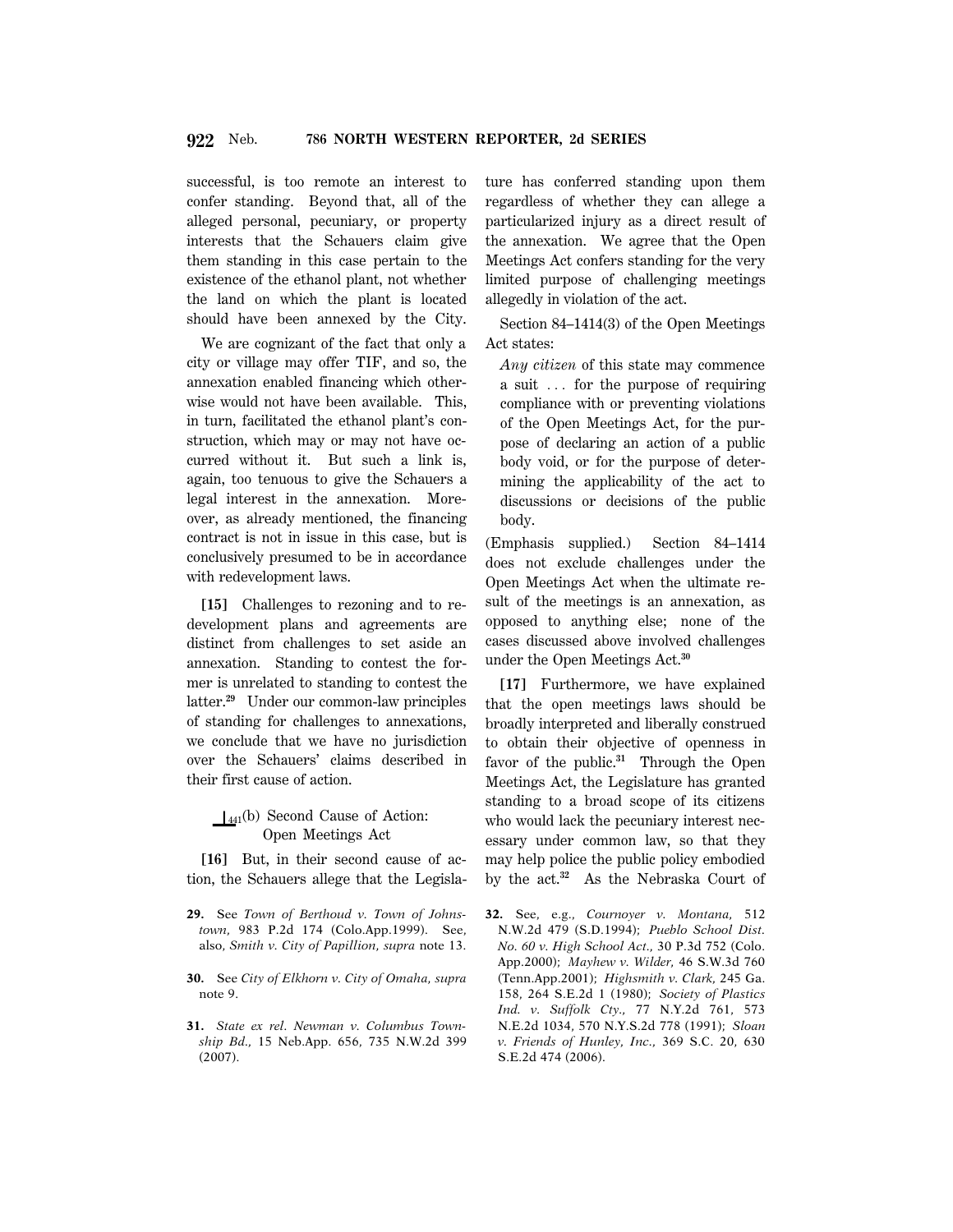Appeals has explained, the electors of the township where the meetings are held may not be the only  $\frac{1}{442}$ " 'persons who are interested'" in the township's actions to be considered during the meeting.**<sup>33</sup>** Rather, the act clearly contemplates that ''citizens,'' as well as members of the general public and reporters or other representatives of news media, are the intended beneficiaries of the openness sought by the act.**<sup>34</sup>** Having determined that they have standing, we turn now to the merits of the Schauers' Open Meetings Act claims.

## 2. MEETINGS

**[18]** Through the Open Meetings Act, the Legislature has declared that ''the formation of public policy is public business and may not be conducted in secret.'' **<sup>35</sup>** The intent of the Open Meetings Act is thus to ensure that the formation of public policy is public business, not conducted in secret, and to allow citizens to exercise their democratic privilege of attending and speaking at meetings of public bodies.**<sup>36</sup>**

(a) Officially Recognized Meetings

**[19]** An integral part of a meeting which is "open to the public"<sup>37</sup> is that the public be adequately notified of when and where the meeting will take place. Section 84–1411 of the Open Meetings Act governs the required notice and states in relevant part:

(1) Each public body shall give reasonable advance publicized notice of the time and place of each meeting by a method designated by each public body

**36.** See *Alderman v. County of Antelope, supra* note 6.

and recorded in its minutes. Such notice shall be transmitted to all members of the public body and to the public. Such notice shall contain an agenda of subjects known at the time of the publicized notice or a statement that the agenda, which shall be kept continually current, shall be readily available for public inspection at the  $\left[\right]_{443}$ principal office of the public body during normal business hours.

We have explained that the purpose of the agenda requirement of the public meetings laws is to give ''some notice of the matter[s] to be considered at the meeting so that persons who are interested will know which matters will be for consideration at the meeting.'' **<sup>38</sup>**

The Schauers make no claim that any of the notices for the meetings leading up to the annexation were untimely or that they failed to specify where a meeting would be held. In fact, we cannot fully discern from the Schauers' briefs and the proceedings below exactly which meetings and in what manner the Schauers believe the various bodies of the City violated the Open Meetings Act. We have reviewed all of the meetings relevant to this case and find no violations of the act. But we discuss in more detail those meetings and gatherings for which the Schauers clearly articulate a challenge.

**[20]** The Schauers first suggest that describing the land in the published notices as being ''within the city,'' when actually it was not, was misleading.**<sup>39</sup>** We

**39.** Brief for appellants at 22.

**<sup>33.</sup>** *State ex rel. Newman v. Columbus Township Bd., supra* note 31, 15 Neb.App. at 663, 735 N.W.2d at 406.

**<sup>34.</sup>** *Id.*

**<sup>35.</sup>** § 84–1408.

**<sup>37.</sup>** § 84–1408.

**<sup>38.</sup>** *Pokorny v. City of Schuyler,* 202 Neb. 334, 339–40, 275 N.W.2d 281, 285 (1979).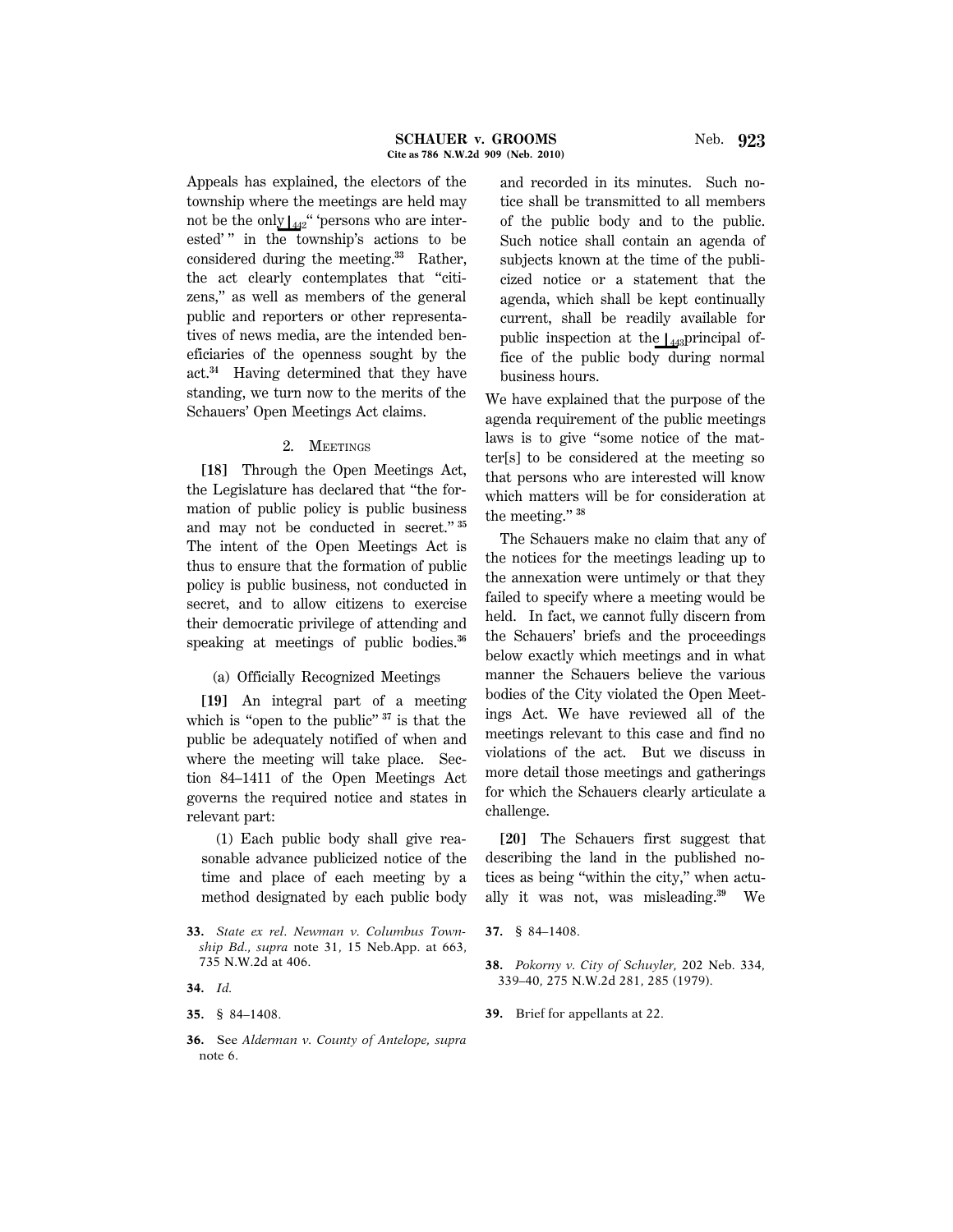agree with the district court that the accompanying map and statement that the land was  $4\frac{1}{2}$  miles from the City's boundaries was sufficient to give reasonable notice to the public of which matters were to be under consideration at the meeting.

**[21]** The Schauers also claim that the City somehow violated the Open Meetings Act, because the designated method of notice was not formally set forth in the minutes as such. We find no merit to this contention, derived from the statutory language set forth in § 84–1411 that the notice be ''by a method designated by each public body and recorded in its minutes.'' The city clerk testified that she was able to discern, through the minutes of past meetings, a customary and consistent method of notifying the public.

Finally, the Schauers assert that the publications and postings—in public places within the City—were not likely to  $\vert_{444}$ be seen by ''the rural persons who would truly be affected by the redevelopment project and annexation.'' **<sup>40</sup>** We reject the Schauers' underlying premise that the citizens of the City are not the ones "truly  $\ldots$ affected'' by the annexation of this new territory within the City's boundaries and the resulting TIF indebtedness incurred by the City. But, regardless, we find the places of posting, combined with the publication of several key meetings in the local newspaper, were reasonable under the circumstances.

In summary, we reject any contention that the City failed to give proper notice or leave open for the public its official meetings leading up to and concerning the annexation of Redevelopment Area # 3. The Schauers' main concern in this appeal, however, is with the presence of the City's

- **40.** Brief for appellants at 42.
- **41.** *City of Elkhorn v. City of Omaha, supra* note 9.

officials at events the officials did not consider ''meetings'' at all.

#### (b) Tour/Dinner

The Schauers' principal concern under the Open Meetings Act is with the June 1, 2005, tour of the kindred ethanol facility and the dinner following the tour. It appears that there was no public notice of this tour/dinner because the City did not think it was a ''meeting'' governed by the act.

Section 84–1409(2) defines meetings as ''all regular, special, or called meetings, formal or informal, of any public body for the purposes of briefing, discussion of public business, formation of tentative policy, or the taking of any action of the public body.'' Section 84–1410(4) states further that ''[n]o closed session, informal meeting, chance meeting, social gathering, email, fax, or other electronic communication shall be used for the purpose of circumventing the requirements of the [Open Meetings A]ct.'' However, § 84–1410(5) states:

The act does not apply to chance meetings or to attendance at or travel to conventions or workshops of members of a public body at which there is no meeting of the body then intentionally convened, if there is no vote or other action taken regarding any matter over which the  $\vert_{445}$ public body has supervision, control, jurisdiction, or advisory power.

In *City of Elkhorn v. City of Omaha,***<sup>41</sup>** we explained that the requirement of the Open Meetings Act is that '' '[e]very meeting of a *public body* shall be open to the public  $\ldots$ <sup>"</sup> <sup>42</sup> Thus, informational sessions attended by a subgroup of the city council, consisting of less than a quorum

**42.** *Id.* at 880, 725 N.W.2d at 805. See, also, § 84–1408 (emphasis supplied).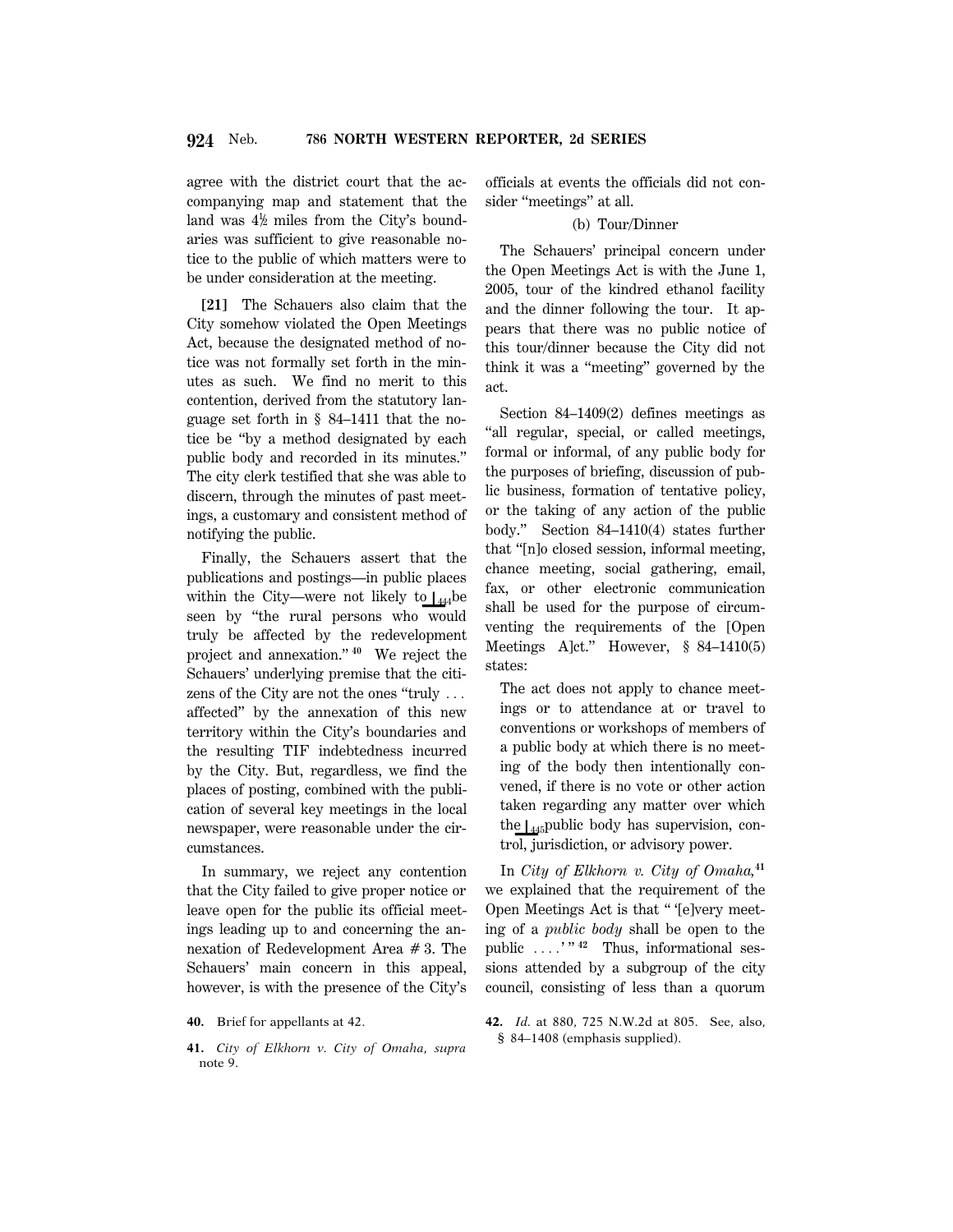which, accordingly, had no power to make any determination or effect any action, were not meetings of a ''public body'' under the act.**43** We noted that the act defines ''public body'' so as to exclude ''subcommittees of such bodies unless a quorum of the public body attends a subcommittee meeting or unless such subcommittees are holding hearings, making policy, or taking formal action on behalf of their parent body.'' **<sup>44</sup>** And ''if the [Open Meetings] Act does not apply to a subcommittee, it would also not apply to an even lesser subgroup.'' **<sup>45</sup>**

**[22]** We explained that the Open Meetings Act does not require policymakers to remain ignorant of the issues they must decide until the moment the public is invited to comment on a proposed policy.**<sup>46</sup>** ''The public would be ill served by restricting policymakers from reflecting and preparing to consider proposals, or from privately suggesting alternatives.'' **<sup>47</sup>** We concluded that by excluding nonquorum subgroups from the definition of a public body, the Legislature had balanced the public's need to be heard on matters of public policy with a practical accommodation for a public body's need for information to conduct business.**<sup>48</sup>**

[23]  $\vert_{446}$ During the tour of the ethanol facility, there was never a group of more than two city council members. Thus, we conclude that, as in *City of Elkhorn,* there was no meeting of a public body. As in *City of Elkhorn,* the small groups were merely acquiring information—information

- **45.** *City of Elkhorn v. City of Omaha, supra* note 9, 272 Neb. at 881, 725 N.W.2d at 805.
- **46.** See *id.*
- **47.** *Id.* at 881, 725 N.W.2d at 806.

that was amply commented upon by the public in subsequent meetings of a quorum of the city council and which, moreover, there is no reason to believe the public did not have access to. We see no special benefit derived from passively touring an ethanol facility *at the same time* as the city council members.

Nor is there evidence, as the Schauers suggest, that separating the groups into less than a quorum for the tour was somehow a '' 'walking quorum[ ]' '' **<sup>49</sup>** designed to circumvent the requirements of the Open Meetings Act. There is simply no evidence that, through the tour, the city council was attempting to reach a consensus and form public policy in secret.

**[24, 25]** With regard to the dinner, there were three city council members and the mayor eating at the same restaurant. The presence of the mayor is inconsequential, because the fact that a statute gives a certain official the right to cast the deciding vote in case of a tie in a governmental body does not, of itself, make that official a member of that body for the purposes of ascertaining a quorum or majority, or for any other purpose.**<sup>50</sup>** But the Schauers argue that city council member Koehlmoos was disqualified, as opposed to merely abstaining from voting, and that therefore, he should not be counted in determining whether there was a quorum present at the dinner.**51** Accordingly, the three members present at the dinner constituted a quorum and a ''public body.''

- **50.** See 59 Am.Jur.2d *Parliamentary Law* § 9 (2002).
- **51.** See *id.*

**<sup>43.</sup>** § 84–1409.

**<sup>44.</sup>** § 84–1409(1)(b)(i).

**<sup>48.</sup>** *Id.*

**<sup>49.</sup>** Brief for appellants at 41.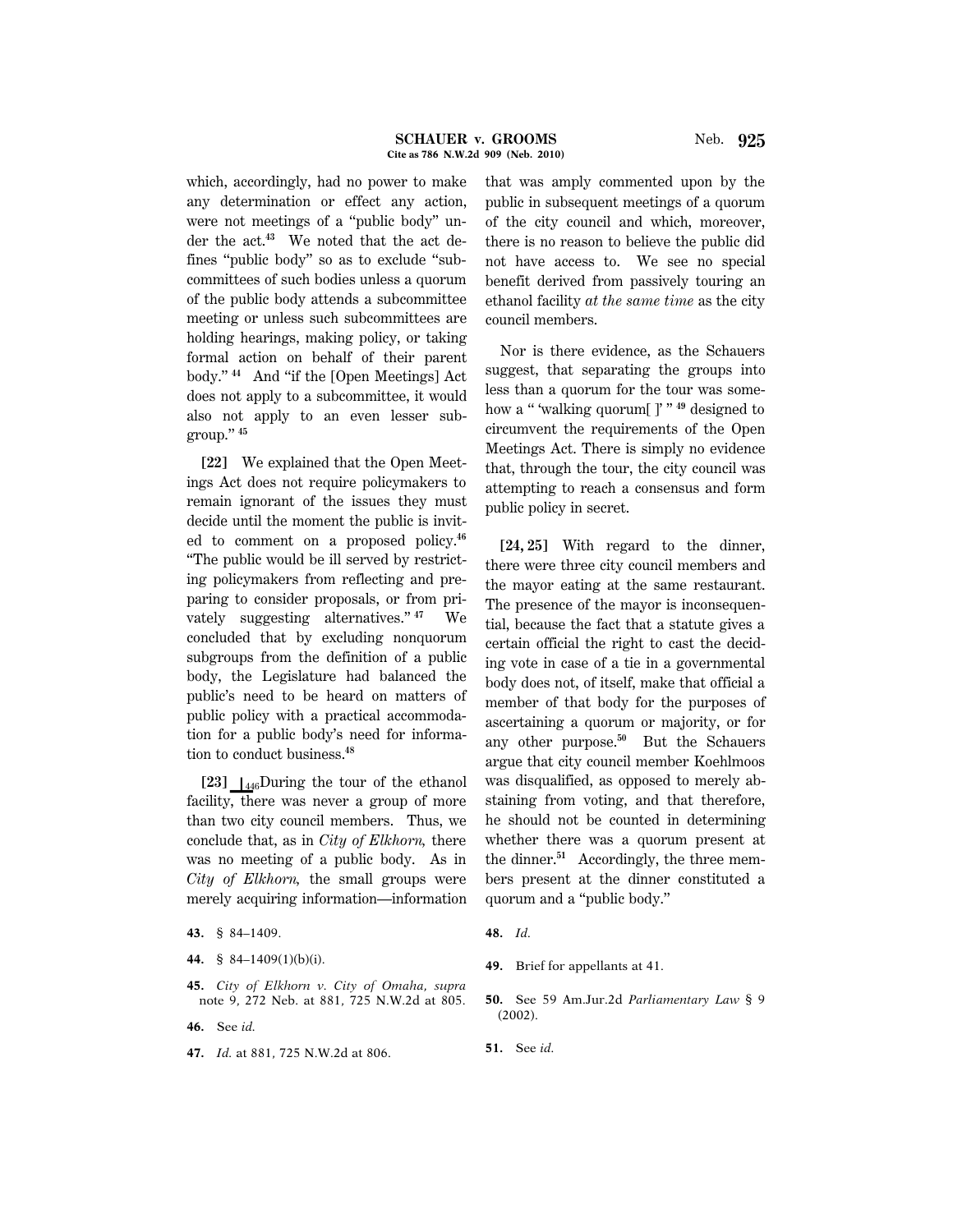The Schauers are incorrect in their somewhat bald assertion that city council member Koehlmoos was disqualified. The only evidence in the record as concerns Koehlmoos' decision to abstain from voting on the annexation was that he served on the Valley County Economic Development Board.  $\mu_{447}$ The Schauers assert that we should infer that Koehlmoos was ''working with" Val–E "in promoting the ethanol plant to the City.'' **<sup>52</sup>** Even if true, there is no evidence that this alleged promotion of the facility was for anything other than the benefit of Valley County residents. There is no evidence that Koehlmoos had either a personal interest affecting his partiality or a personal, financial gain at stake.**<sup>53</sup>** The Schauers make no argument as to how Koehlmoos' favoring of the ethanol project made him unable to be a fair arbiter of the City's interests. In fact, the Schauers make no argument that the annexation of Redevelopment Area  $# 3$  was anything other than beneficial to the City.

Furthermore, the Schauers were unable to present any evidence that the dinner was "for the purposes of briefing, discussion of public business, formation of tentative policy, or the taking of any action of the public body.'' **<sup>54</sup>** Rather, the attending city council members and the mayor specifically testified that at the dinner, they did not discuss or receive information associated with the redevelopment plan and contract and that they did not hold any

- **54.** See § 84–1409(2).
- **55.** *City of Elkhorn v. City of Omaha, supra* note 9.

hearing, make policy, or take any formal action on behalf of the city council.

**[26]** As indicated by *City of Elkhorn,***<sup>55</sup>** the secret formation of policy prohibited by the Open Meetings Act refers to the formation of such policy as a group. This implies some communication between a meaningful number of its members, from which the public has been excluded. If there is no meeting of a public body when less than a quorum convenes and discusses an issue, there is likewise no meeting of a public body when, although there is a quorum present, there is no interaction as to the policy in question. There is no meeting of a public body  $\frac{1}{448}$ based upon unspoken thoughts of council members who happen to be sitting in the same room.**<sup>56</sup>**

A similar case to the one at hand was presented in *Harris v. Nordquist.***<sup>57</sup>** There, the court held that gatherings of a quorum of the school board at various restaurants, sometimes after official meetings, were not ''meetings'' under open meetings law, and the trial court was correct in granting summary judgment in favor of the board. The court explained that the only evidence presented was that the board did not meet for the purpose of deciding on or deliberating toward a decision on any matter and, furthermore, that the board did not discuss or deliberate about board business at the gatherings.

Likewise, in *Board of Com'rs v. Costilla Conservancy,***<sup>58</sup>** the court held that the

- **56.** See, generally, *Harris v. Nordquist,* 96 Or. App. 19, 771 P.2d 637 (1989). See, also, *Kessel v. D'Amato,* 97 Misc.2d 675, 412 N.Y.S.2d 303 (1979); *Board of Com'rs v. Costilla Conservancy,* 88 P.3d 1188 (Colo.2004).
- **57.** *Harris v. Nordquist, supra* note 56.
- **58.** *Board of Com'rs v. Costilla Conservancy, supra* note 56.

**<sup>52.</sup>** Brief for appellants at 41.

**<sup>53.</sup>** See, generally, Annot., 4 A.L.R.6th 263 (2005 & Supp.2010); 83 Am.Jur.2d *Zoning and Planning* § 731 (2003 & Cum.Supp. 2010); 56 Am.Jur.2d *Municipal Corporations, Etc.* § 126 (2000).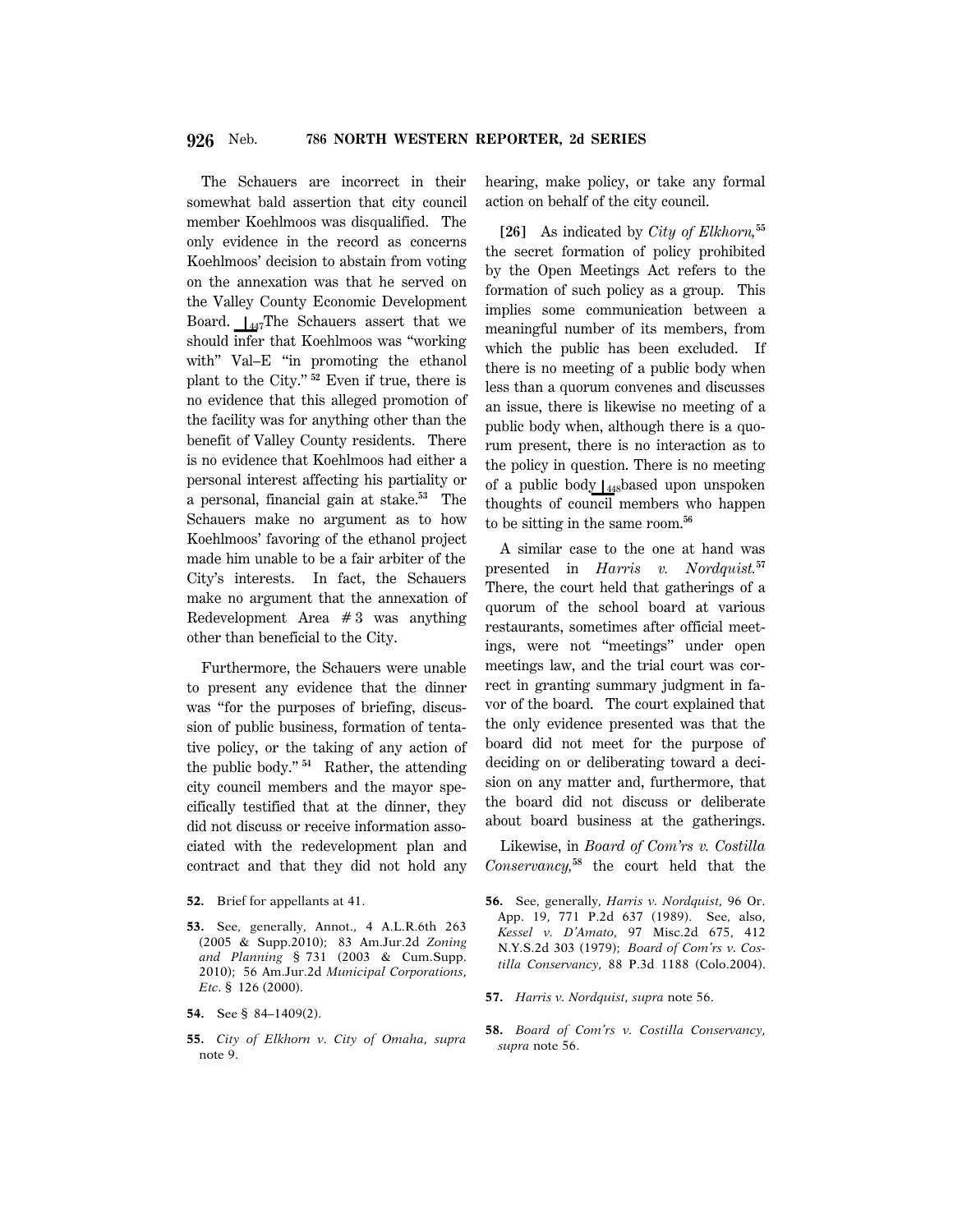plaintiffs had failed to demonstrate the requisite link between the policymaking function of the board and the attendance of certain members at an informational meeting held at a restaurant. The meeting was organized by two state government departments and a private mine to report about the mine's efforts to comply with pollution regulations. Although the plaintiffs argued that the lack of detailed information on what occurred at the gathering should not be held against the people, the council members testified that they did nothing other than listen passively to a highly technical presentation, eat dinner, and leave.

The court in *Costilla Conservancy* explained that the public meetings law was not so broad and sweeping as to require public access to any gathering of any sort that is attended by a quorum of a local public body.**<sup>59</sup>** Such a position, the court explained, would make an already broad statute virtually limitless. Instead, the transparency required by the law pertained only to those gatherings in which the public could legitimately take part in or gain insight into the policymaking S449process.**<sup>60</sup>** There was simply no evidence that the gatherings in question involved a policymaking function, and thus, the board was entitled to summary judgment.

**[27, 28]** While the Schauers argue that it can be ''inferred'' **<sup>61</sup>** that a public meeting occurred, the defendants presented to the court evidence that there was no formation of public policy at the gathering, and the Schauers failed to present any evidence showing otherwise. A prima facie case for

- **61.** Brief for appellants at 36.
- **62.** *Corona de Camargo v. Schon,* 278 Neb. 1045, 776 N.W.2d 1 (2009).

summary judgment is shown by producing enough evidence to demonstrate that the movant is entitled to a judgment in its favor if the evidence were uncontroverted at trial.**<sup>62</sup>** After the movant for summary judgment makes a prima facie case by producing enough evidence to demonstrate that the movant is entitled to judgment if the evidence was uncontroverted at trial, the burden to produce evidence showing the existence of a material issue of fact that prevents judgment as a matter of law shifts to the party opposing the motion.**<sup>63</sup>** The district court properly concluded on summary judgment that the tour/dinner was not a meeting under the Open Meetings Act.

#### (c) Announcement Ceremony

**[29]** Based on our discussion concerning the tour/dinner, it should be apparent that the passive attendance of several officials at the May 17, 2005, announcement ceremony likewise did not violate the Open Meetings Act. But, in any event, the announcement ceremony was not placed in issue below, and it is thus not properly before us on appeal.**64** The Schauers allege no other secret meetings in violation of the act.

## VI. CONCLUSION

The Schauers lack standing to assert the claims made in their first cause of action, and they failed to raise any material issue  $\left| \right|_{450}$ of fact in their second cause of action. We affirm the court's judgment in favor of the defendants in this suit to set aside the

**<sup>59.</sup>** *Id.*

**<sup>60.</sup>** *Id.*

**<sup>63.</sup>** *Id.*

**<sup>64.</sup>** See, e.g., *Ballard v. Union Pacific RR. Co.,* 279 Neb. 638, 781 N.W.2d 47 (2010).